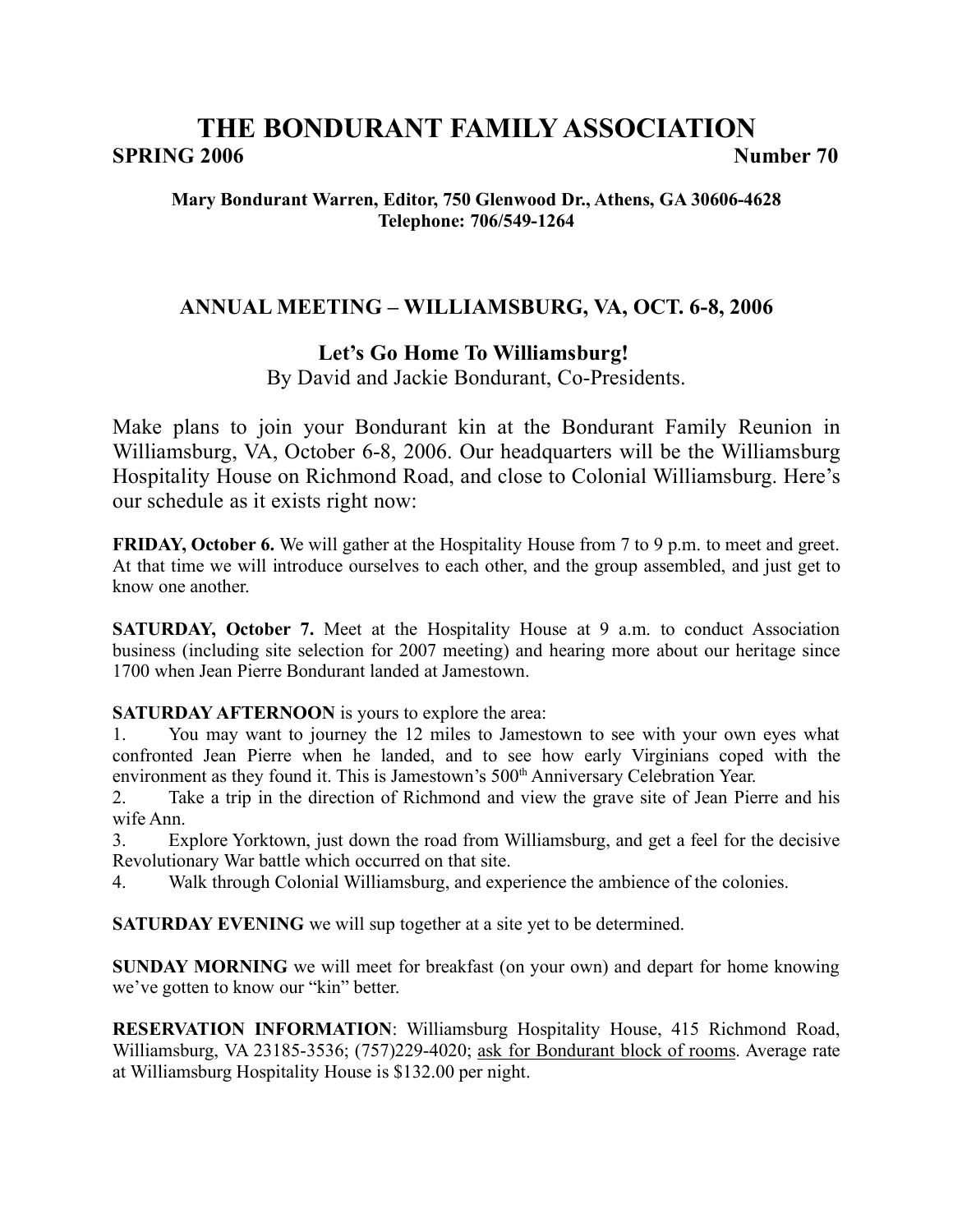# **ALTERNATIVE HOTELS AND MOTOR INNS:**

| Distance from Hospitality House | Avg. Rate |
|---------------------------------|-----------|
| 1.74 miles                      | \$45.00   |
| $0.79$ miles                    | \$59.00   |
| 5.12 miles                      | \$60.00   |
| 2.72 miles                      | \$70.00   |
| $0.73$ miles                    | \$75.00   |
| $0.78$ miles                    | \$75.00   |
| $0.37$ miles                    | \$79.00   |
| $0.72$ miles                    | \$79.00   |
| 1.81 miles                      | \$103.00  |
|                                 |           |

### **DEATH**

From Ruby Talley Smith came this death information.

**DEATH: Helen B. Bondurant**, 84, of Holland, PA, passed away Monday, Feb. 6, 2006, after a three year battle with A.L.S. She was preceded in death by her husband Maurice E. Bondurant, and son Thomas Bondurant. She is survived by her daughters, Elizabeth Bondurant, New Jersey; Jeanette Bondurant, California; and a son Robert Bondurant and wife Jill of Florida, and seven grandchildren.

Also surviving is a brother George Bandy and wife Lozelle, Roanoke; and three sisters, Louise Massie, Pennsylvania, Doris Swanson (Ray), Roanoke, and Lois Martin (Sonny), Lynch Station. Service at Yardley United Methodist Church, with burial in Yardley, PA. From *THE ROANOKE TIMES*, 2-9-2006.

**Maurice E. Bondurant** was born 8 Dec. 1920, died 25 Nov. 2002 in Southampton, Bucks Co., PA. A white citizen, he was born in Roanoke, VA. On 15 Sept. 1942 he enlisted in Roanoke, VA, and served as a private in "Branch Immaterial – Warrant Officers, USAA." He had four years of college, and his civil occupation was Airplane Fabric and Dope Worker or Chemist or Metallurgist. Single, without dependents. Height 69" and weight 149.

Found in *Roanoke College, VA, Newsletter*: **Maurice Bondurant**, age 42, passed away in late 2002. His graduate degree was from Ohio State University and he worked as a chemical engineer with Mobile Oil Corp."

Maurice married Helen Bandy, born 18 Oct. 1922, died 6 Feb. 2006, and was buried at Yardley, PA. Their children:

Elizabeth Jeanette Robert, married Jill [unknown] Thomas [deceased].

**EDITOR'S NOTE:** This is what information we have: Maurice Earle Bondurant, born Dec, 8, 1920, Roanoke, Va, died Nov. 25, 2002, Southampton, Bucks Co., PA. Wife Helen Eloise Bandy, born Oct. 18, 1922, died Feb. 6, 2006, Yardley, PA.

Maurice was the son of Charles Robert Bondurant, born June 7, 1872, Snow Creek, Franklin Co., VA, died Oct. 1, 1963, Roanoke, VA, and Emma Jane Wall, born July 10, 1880, Leatherwood, Henry Co., VA, died Jan. 29, 1949, Roanoke, VA, who married Dec. 23, 1896.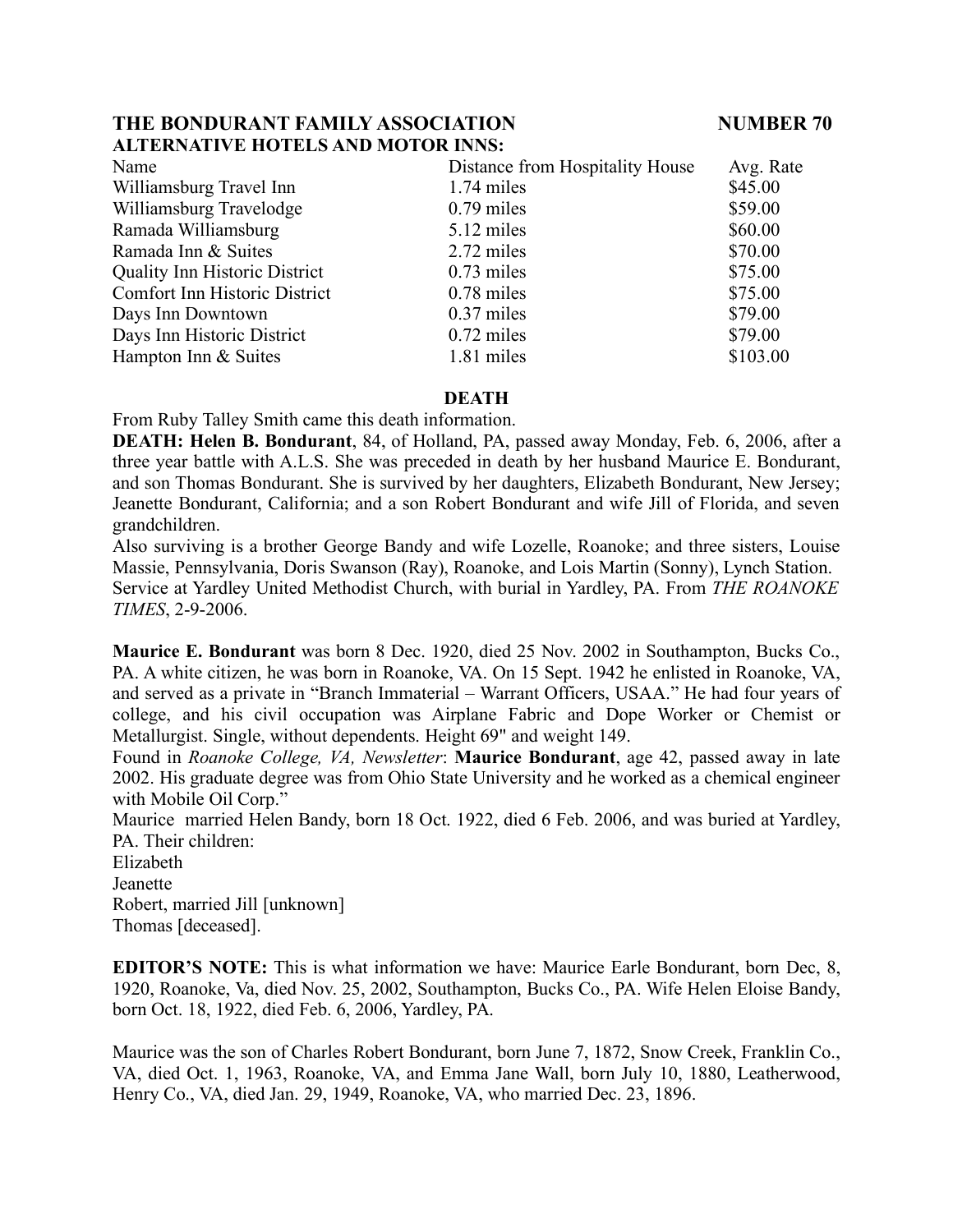Charles Robert was the third child of Robert William Bondurant, born Feb. 5, 1836 Franklin Co., VA, died Aug. 9, 1917, Snow Creek, Franklin Co., VA, and Mary Eliza Stockton, born Jan. 1, 1840, Franklin Co., died there Oct. 17, 1932, married 1866.

Robert William was the  $6<sup>th</sup>$  child of Thomas Bondurant, born Dec. 29, 1802, Franklin Co., VA, died May 16, 1845, Snow Creek, Franklin Co., VA, and Jane Bonner Neblett, born Nov. 27, 1805 in Lunenburg or Franklin Co., VA, died May 30, 1893 at Snow Creek. They married Oct. 29, 1823 in Franklin Co., VA.

Thomas was the  $3<sup>rd</sup>$  child of Jacob P. Bondurant (ca. 1776 Buckingham Co., VA - ca. 1819 Snow Creek) and Jane Prunty/ Brantley/ Bentley [*her surname is still uncertain*], born March 20, 1773 Henry Co., VA, died Jan. 15, 1868 Franklin Co., VA, married 1794.

Jacob was the  $4<sup>th</sup>$  child of Rev. Thomas Bondurant (Sr.), born between 1749-1757 in King William Parish, Goochland Co., VA, and died before Oct. 1829 in Buckingham Co., VA, and Rhoda Agee, born Albemarle Co., VA, died June 21, 1845 Buckingham Co., married before 1770 in Buckingham Co.

Rev. Thomas Bondurant was the son of John Bondurant, Sr. (ca. 1711-1774) and Mrs. Sarah Rachael Taylor Moseley (1711-after 1762 Buckingham Co., VA).

John was the son of Jean Pierre Bondurant, the immigrant, and Ann [unknown] of Henrico, and Goochland Co., VA.

# **DARBY BONDURANT'S DESCENDANTS**

This is a continuation of the biographical sketches now being prepared by Sharon Kingen, sakingen@hrtc.net.

### **ANNIE FRANCES NEWTON**

Daughter of Asa Newton and Elizabeth Thomas Granddaughter of Daniel Thomas and Mary M. Bondurant Great Granddaughter of Darby Bondurant and Ruth Agee

Annie Frances Newton was the last in a series of five daughters born to Asa Newton and Elizabeth Thomas. Furthermore, she was the last of their children to have been born in Buckingham Co., VA, 7 July 1832 [R.T.Smith research]. No doubt she was still a toddler when her parents moved from Virginia to Highland Co., OH. Since her father was a wagon maker, she probably grew up surrounded by carpentry tools and the smell of fresh cut lumber. In the 1850 census she was listed as Frances Newton, aged 17, born VA. She is consistently listed as Frances in all of the census records, but several sources give her name as Annie Frances. Ruby Talley Smith notes she was called "Fanny."

In 1850 she was residing with her parents, but that changed shortly. On 17 Jan. 1852 in Highland Co., OH, she became the wife of Isaac W. Landess ("Ohio Marriages 1806-1900" [Ancestry.com database] shows him as Isaac Landes, and her as Frances Newton). Isaac was born 15 April 1827 (Ancestry.com World Tree [McHenry & Enebrad Families]) and research of R.T. Smith, was the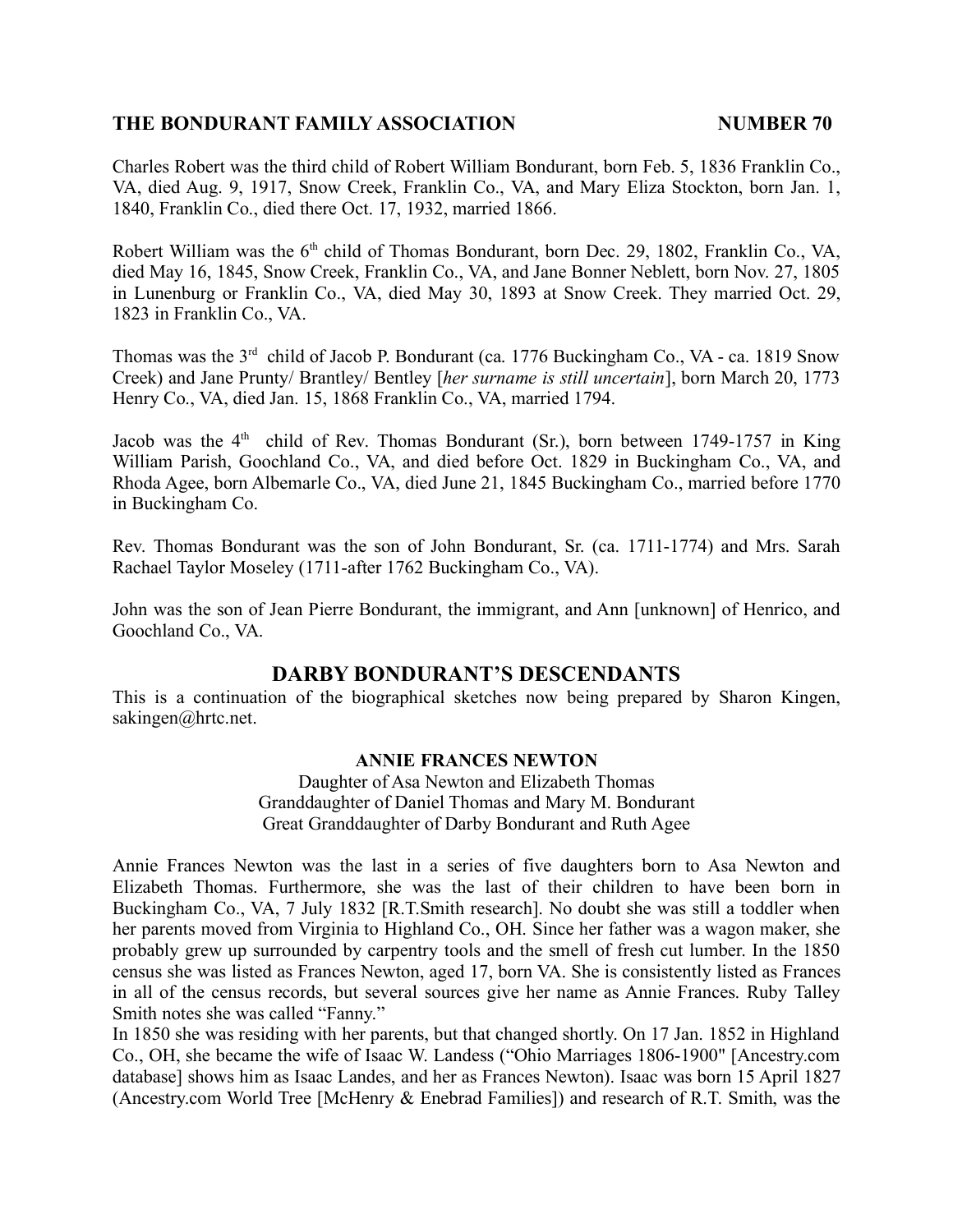son of Henry Landess and Catherine Moler (research of R.T.Smith). Isaac was a brother of Lewis Thompson Landess, the husband of Frances' sister Ruth Newton. In sparsely populated frontier territories, marriages between brothers and sisters of two families were quite common (although these can present great difficulties for genealogy researchers, especially when trying to figure out relationships, because all of the descendants become double cousins). As it turns out, there were lots of double cousins in this line.

By 1860 Isaac and Frances Landess were settled on their farm in Salem Township, Highland Co., OH, where they would remain throughout their lives. Not only was the farm substantial (valued at \$2500), but the couple had already added significantly to the population with 4 children in their household – Sarah, Henry, Emily, and Mary. By 1870 the value of their farm had doubled and two more children had been added to the family – Amanda and Rutha. Having only one son out of 6 children may have been a bit of a strain, but Isaac continued to work the farm as the children, one by one, left the nest to establish their own homes. By 1880 only the three youngest remained.

Ancestry.com World Tree [McHenry & Enebrad Families] shows that Isaac W. Landess died 12 Nov. 1896. The file indicates that his death was a suicide. If he did so, we will probably never know what might have prompted Isaac to take his own life, but the data about his children see quite clear. Isaac W. Landess and Annie Frances Newton had the following Children: Sarah, Henry, Emily, Mary, Amanda, and Rutha Newton.

The notation reads much like an abstract of a death notice in that it says he was 69 years, 6 months, and 27 days old when he died, and that he was survived by 1 son and 5 daughters. Ruby Talley Smith states that he was buried in the Salem Township Cemetery (formerly the Barker Cemetery). Furthermore, she says that Annie Frances died 6 April 1904 and was buried in the same cemetery. Annie Frances does not seem to appear in the 1900 census.

Sarah Landess was born about 1852-1853 in OH, and remained in her parents' home on the farm until she was about 17 (age in the 1870 census). On 20 Oct. 1870 she married William H. Hopkins ("Ohio Marriages 1806-1900" [Ancestry.com database] ). They began their married life on their Salem Township farm and by 1880, they had a nicely balanced family of two sons and two daughters – Odus A., aged 8, Lewis S., aged 7, Eva F., aged 5, and Alda J., aged 4. William H. Hopkins was 30, and Sarah 28.

However, by 1900 they had moved to the village of Lynchburg, Dodson Township, Highland Co., OH, where William was working as a dairyman. He was born Aug. 1849, OH as was his mother, although his father was born in MD. Sarah was born Oct. 1852. The couple had been married for 29 years and had 4 children, all of whom were living, but none at home. Apparently "city life" was not to their liking because by 1910 they had returned to farming in Salem Township, even though William was 60 and Sarah 57, and they were living alone. Neither have been found in the 1920 census.

As for their children, Odus A. Hopkins was born about 1872. According to his mother's report in 1900, he was still living at that time. However, no one with that name appears in the census of 1900, or of the following census years.

Lewis S. Hopkins was born about 1873. According to Ancestry.com World Tree (Frederick Miller), Lewis S. Hopkins was born 7 Oct. 1872 in Harwood, Clay Township, Highland Co., OH. He married 4 Sept. 1901 in Yellow Springs, Greene Co., OH, Hazel Kate Miller, born 6 Oct. 1877 in Yellow Springs. This file shows they had 2 children. The elder child was a boy, Ralph Miller Hopkins, born 22 Aug. 1902 in Troy, Miami Co., OH, and died 13 Nov. 1907 in Pittsburg,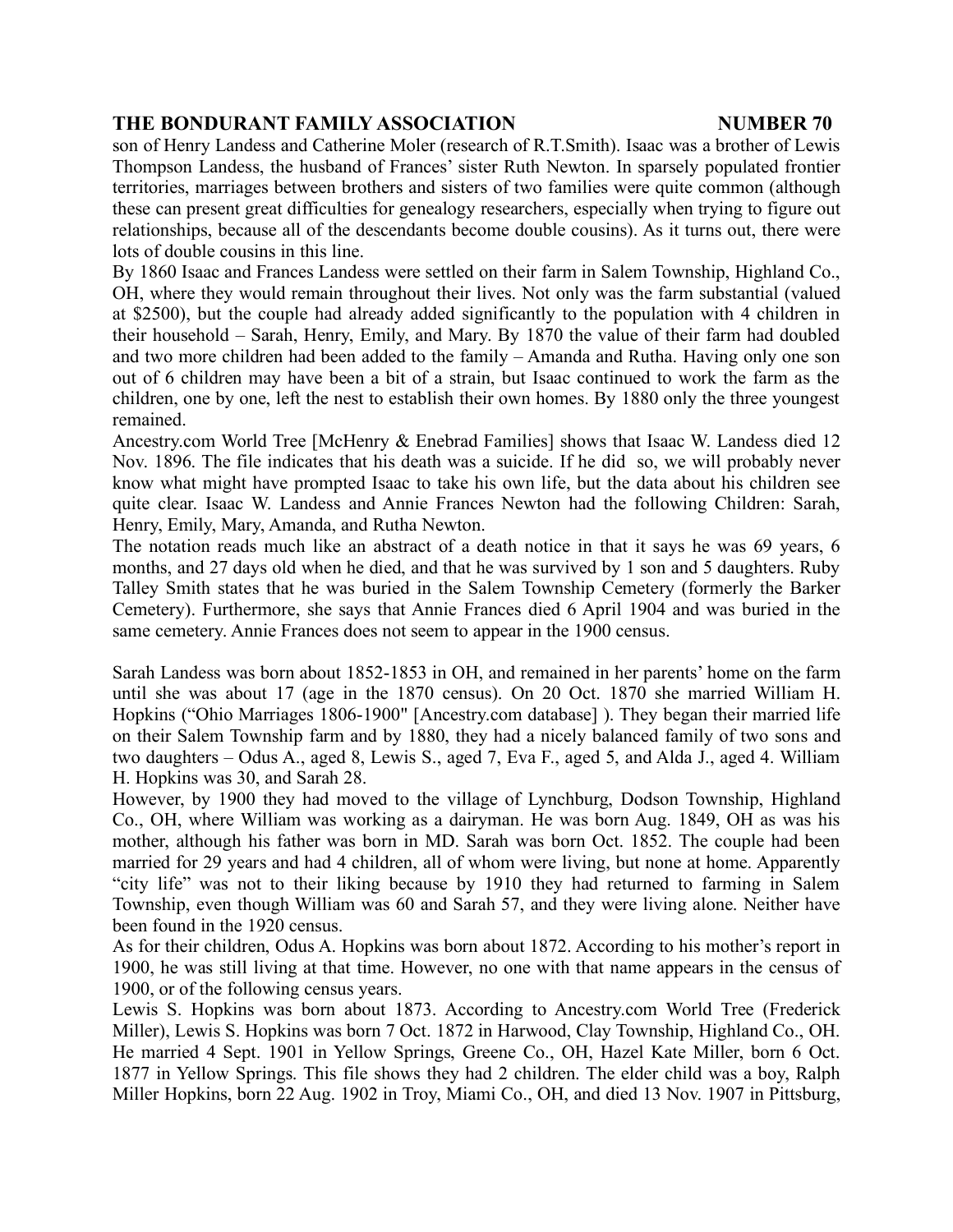PA. He was buried in the Glen Forest Cemetery in Yellow Springs. Their other child was Dorothy Dean Hopkins, born 30 March 1906 in Massillon, Stark Co., OH.

What this file does not say is why these people moved around so much. The census reports help to explain. In 1900 Lewis S. Hopkins, born Oct. 1872, was a single man boarding on Concord Township, Miami Co., OH. He was employed as a school teacher. In 1910 he was living in the  $4<sup>th</sup>$ Ward, Pittsburg, Allegheny Co., PA, with his wife and daughter. He was 38, Hazel M. 33, daughter Dorothy D. was 4. Louis and Hazel had been married 8 years, had 2 children, but only one was living. Note that this matches the information presented above about the death of Ralph Miller Hopkins. While in Pittsburgh, Lewis was employed as a high school teacher. In 1920 he was living with his wife and daughter in Portage Co., OH, where he was teaching in a Normal School, at that time a teacher-preparatory institution. Then in 1930 he and his wife appear in the census of Canton City, Lewis Co., MO. Lewis was teaching in a college at the time of that enumeration. Thus Lewis S. Hopkins started out as a school teacher and moved on to college teaching. He resided in a number of different locations as his career evolved.

Nothing more is known about Eva F. Hopkins, except that she was born about 1875, and was still living, according to her mother's report, in 1900.

Alda J. Hopkins was born about 1876. In the 1900 census there is only one person living in the state of OH who was named Alda J. She was the wife of George E. Adams. There is absolutely no proof that this was Alda J. Hopkins. Their family was living in Pierpoint Township, Ashtabula Co., OH. This county is in the far northeastern corner of the state, a long way from Highland Co. This report shows that Alda J. was born in June 1874. Her husband George (could be Leon) E. Adams was born March 1870; he was a farmer. With them were Roger E. born Dec. 1893, and Ellen M. born Sept. 1896.

There is more solid information about Isaac and Annie Frances Landess' only son Henry Landess. He was born Jan. 1854 (1900 census) and lived with his parents until some time in the mid-1870s. About 1876 (1900 census report of years married) Henry Landess married a woman named Amanda E. (surname unknown). They farmed in Salem Township, Highland Co., OH, for over 20 years. During those decades they had 12 children, although one died before 1900. What prompted the move is unknown at this time, but some time between 1903 and 1910, Henry took the family to Nabisco Township, Texas Co., OK, which is in the Panhandle region of that state. There they continued to farm. (*Does anyone know what was so appealing about this OK area that would draw people there at this time?*)

They continued to reside there in 1930. In that census Henry Landess (indexed on Ancestry.com as Lauden) was aged 76, Amanda, listed as Mandy, was 71. No information has come to light pertaining to the deaths and burials of Henry and Amanda. (*Does anyone have access to data on Texas Co., OK, cemetery records, obituaries, will or probate records?*)

Although there is no proof, it is likely that the deceased child of Henry and Amanda Landess was either their first child born about 1877, or a child born about 1897-1898. Henry and Amanda had the following known children, all of whom were born in OH: Ellie F., Mary L., Isaac M., Nora J., Warren W., Bliss, Lewis A., Carnie E., Elsie E., Clara I. or Clarice F., and Omaha S. Information on some but not all of these children has been located.

Ellie F. Landess was born about 1878 in OH. She was in her father's household in 1880 in Highland Co., IN. She probably married there between 1894-1900. She was not with her parents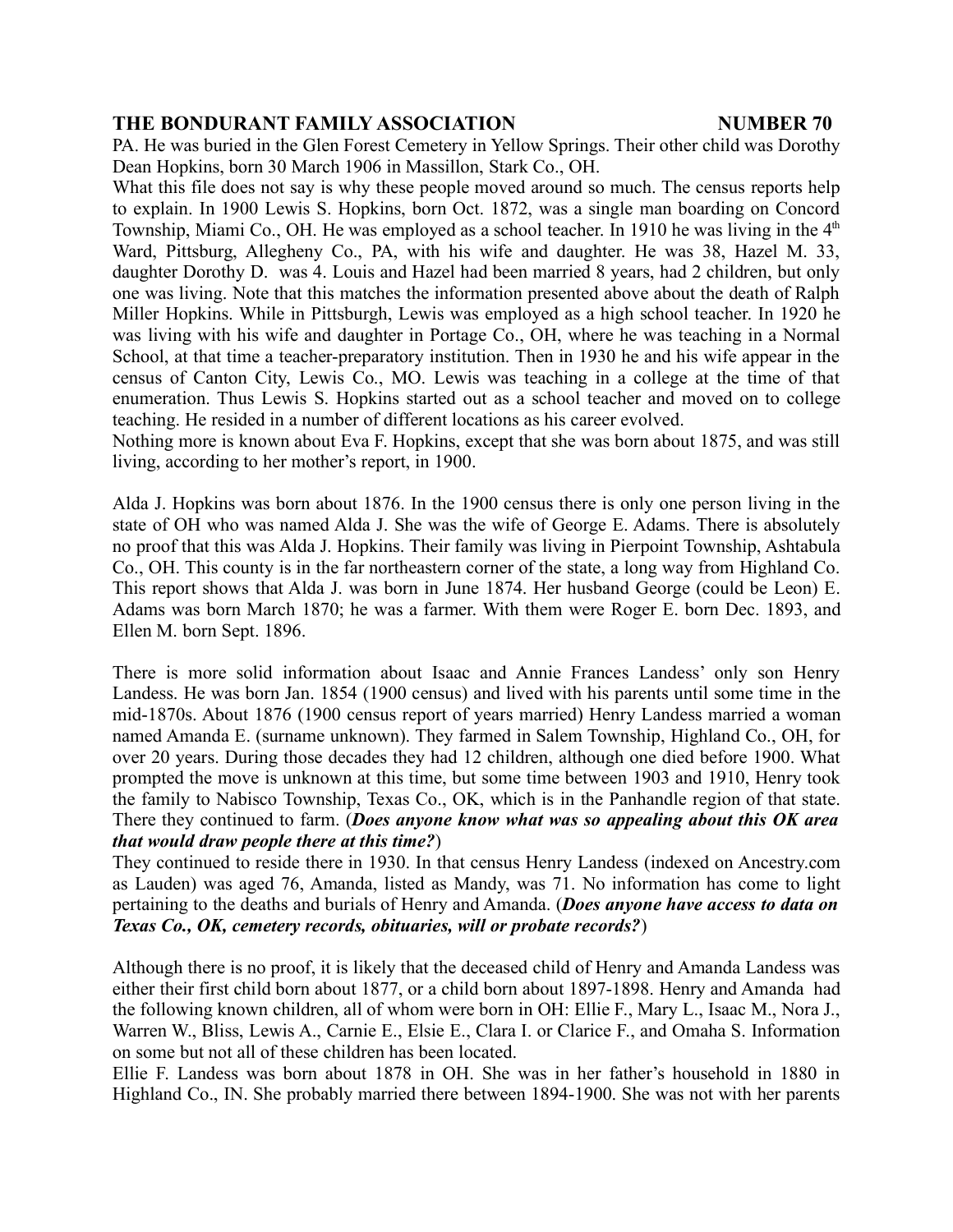in 1900, but she was still living in 1910.

Mary L. Landess was born Oct. 1879 and was still residing with her parents in 1900. She was still living in 1910, but was not with her parents. Whether she married in OH, OK, or somewhere between is unknown.

Isaac M. Landess, born Aug. 1881, left his parents' household sometime between 1900 and 1910. He was still living in 1910, but he does not seem to be listed in that census. He does not appear in later censuses either, and did not register for the World War I Draft.

Nora J. Landess, born Sept. 1883, was residing with her parents in 1900, but not in 1910, although she was still living. Whether she married in OH, OK, or somewhere else is unknown.

Warren W. Landess, born Sept. 1885, was still with his parents in Highland Co., OH in 1900, aged 14. However he does not appear in the 1910 OK census, although he was still living. He does not appear in later censuses, nor did he register for the World War I Draft.

Bliss Landess was born 11 March 1888 in Pricetown, Highland Co., OH (World War I Draft registration). Other data verify that he did move to OK, although he was not listed with the family in the 1910 census. When he registered for the draft 5 June 1917, he was farming in Tyrone, Texas Co., OK, near the KS border. At that time he was aged 29 and single. He described himself as of medium height and build, with gray eyes and dark hair. In the 1930 census Bliss Landers [sic] aged 42 was single. He was still residing in Texas Co., OK, but then he was in Camp Kettner. He was a wheat farmer.

Ancestry.com World Tree (Johnson Family Tree) shows that Bliss married Ella Lee Sinning, born 22 July 1913, and died 28 Feb. 1996, but no marriage date or place is given. It likely occurred some time after 1930. Note that Bliss was about 25 years older than Ella Lee. The Social Security Death Index shows that Bliss Landess, born 11 May 1888, died April 1960. No last residence was given. Curiously, the card was issued in MO.

Lewis A. (a.k.a. Louis) Landess was born June 1890. He moved with his parents from Highland Co., OH, to Texas Co., OK, where he labored on his father's farm. About 1914 he married (1930 census showing age at 1st marriage). Ancestry.com World Tree (Easter Family Tree) shows that Lewis Landess married Jessie Grant. Lewis A. Landess registered for the World War I draft 5 June 1917. He was 27, born 4 Jun3 1890 in Lynchburg, Dobson Township, Highland Co., OH. When he registered he was residing in Tyrone, Texas Co., OK. He was a self-employed farmer of medium build and height, with brown eyes and hair. He stated that he had a wife and two children.

The 1920 census shows Louis [sic] A. Landess in Nabisco Township, Texas Co., OK. With him is wife Jesse I., aged 22. There were three children in the home: Henry A., nearly 5, Susie E., just over 3, and Doris O., almost 2. All of the children had been born in OK. By 1930 Lewis was in the same county but in Carthage Towship. Three children had been added to the family: Anazola, aged 8, Carnnie, nearly 3, and Fred, aged 8 months. The Social Security Death Index shows Lewis Landess born 4 June 1890, died Oct. 1980. His card was issued before 1951 in KS, and his last residence was Elkhart, Morton Co., KS. Morton County forms the southwest corner of the state of KS and adjoins Texas Co., OK.

Ancestry.com World Tree (Easter Family Tree) shows that Fred Landess [Lewis' son] married 10 June 1949 in Wiley, Prowers Co., CO, Ruby Dona McSpadden who was born 29 Dec. 1928 in Lamar, Prowers Co., CO.

Carnie E. Landess was born May 1892 in Highland Co., OH, and moved with her parents to Texas Co., OK. By 1920 she was teaching school. The 1930 census specifies that she was teaching grade school, which indicates that she taught elementary school children. At that time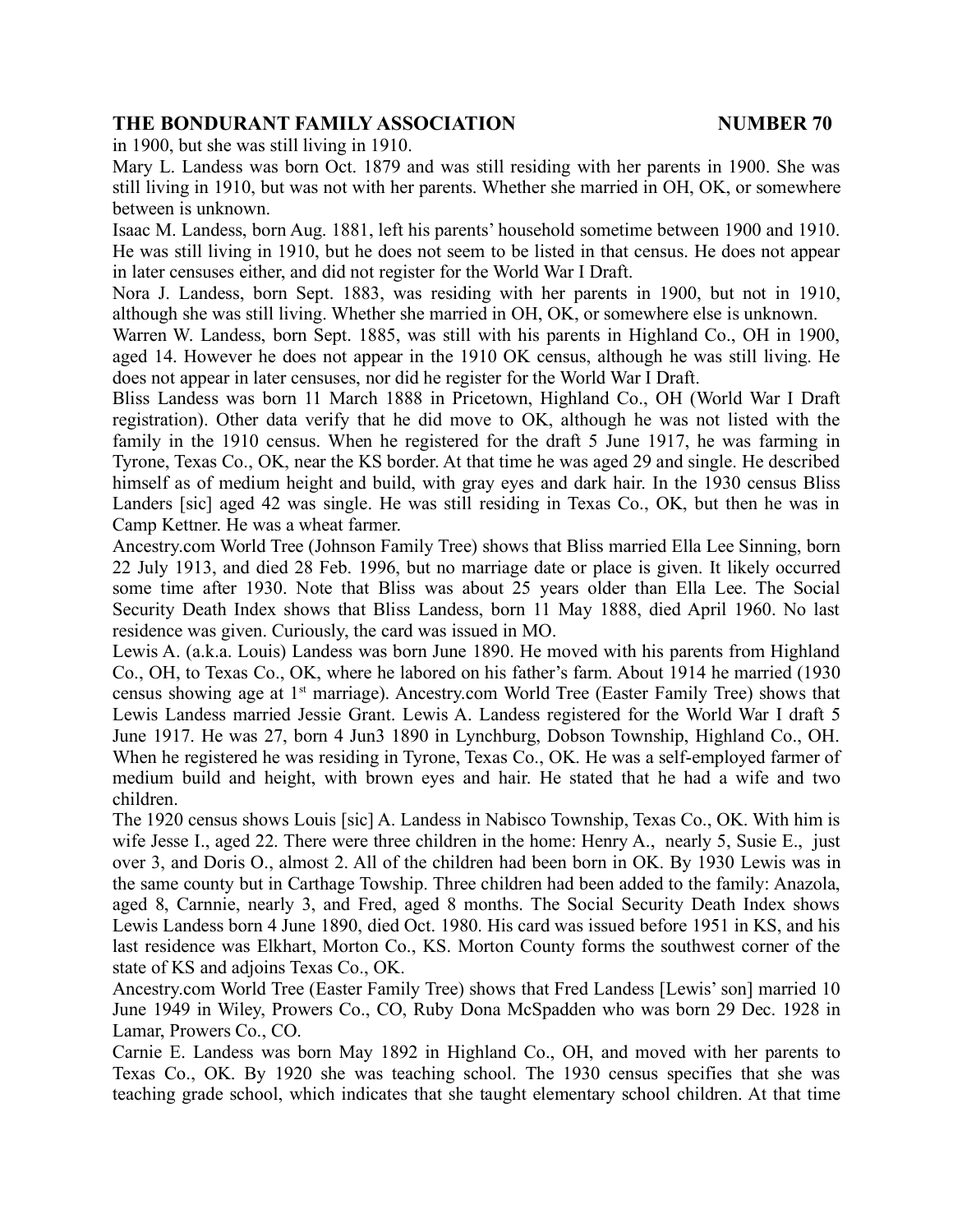Carnie was 36, single, and still residing with her parents. If she married, it occurred later in her life.

Elsie E. Landess was born May 1895, moved with her parents to OK before 1910. In that census she was aged 14. She did not, however, appear with her parents in 1920. Whether she married or died during this decade is unknown.

When the 1900 census was taken, the next child of Henry and Amanda Landess had not yet been born. In 1910 she was listed as Clara L., aged 10, so she was probably born late in 1910 or early in 1911. In the 1920 census she was listed as Clarice F., and in 1930 as Clarice. By 1930, she like her sister Carnie, was a grade school teacher. She was 29 and single, still residing with her parents in Nabisco Township, Texas Co., OK. If she ever married, she must have done so after 1930.

Omaha S. Landess was the last child in this large family. According to the 1910 census he was born about 1903 in OH. When he enlisted in World War II he reported that he was born in 1902 in OH. In either case, he was an infant or toddler when his parents moved from OH to OK. Most of his childhood and youth was spent working on his father's farm in Texas Co., OK. He was still there in 1930 at the age of 27. On 5 Oct. 1942 he enlisted in World War II in Oklahoma City, OK, listing his residence as Texas Co., OK. He had completed 3 years of high school, was single and without dependents. Physically he was 5'9" tall, weighed 157 pounds. His civil occupation was "geographer."

Ancestry.com World Tree (North Carolina Furr Descendants) lists him as Omaha Smith Landess. He married 26 May 1926 in Atoka, Atoka Co., OK. Note that Omaha was approximately 26 years older than Leona. That Ancestry.com file includes the following obituary which indicates that Leona and Omaha had at least one child before his death in 1963.

From *The Hutchinson News*, April 13, 2004. TYRONE, OKLA. – Leona Avers, 77, died April 4, 2004, at her home in rural Tyrone, Okla. She was born April 30, 1926, at Atoka, Okla, the daughter of Frank S and Callie Shults Furr. A resident of the Tyrone area since 1947, she was a homemaker. She belonged to Tyrone Baptist Church, Tyrone, Okla, and the Straight Rod and Reel Club, Straight, Okla.

On May 26, 1950, she married Omaha S. Landess at Tucumcari, N.M. He died July 22, 1963. On May 21, 1971, she married Donald O. Avers at Guymon, Okla. He died Feb. 17, 1984.

Survivors include two sons, Frank Copeland, Tyrone, Okla, and Randy Landess, Laverne, Okla; two daughters Jean Shaw and Linda Ridley, both of Tyrone, Okla.; 12 grandchildren, and 15 great grandchildren. She was preceded in death by four brothers, Garland, Clyde, Floyd, and Bill Furr.

Funeral at Tyrone Baptist Church; burial will be in Tyrone Cemetery, Tyrone, Okla.

"Ohio Marriages, 1805-1900" (Ancestry.com World Tree) shows that Emily Alice Landess married 30 Dec. 1874 in Highland Co., OH, Walter Smith. A preliminary search of the 1880 census turned up nothing on this couple.

Mary L. Landess is shown in Ancestry.com World Tree (Helen's Family) as Mary Laura. She was born Oct. 1859 in OH (1900 census). She married 22 June 1881 (Ancestry.com World Tree [McHenry & Enebrad Families] and [Helen's Family]) Eli N. Pullium who was born Oct. 1851 in OH (1900 census). However his surname is consistently recorded in censuses as Pulliam. In the 1900 census E.N. Pulliam and wife Mary L. were farming in Salem Township, Highland Co., OH. They had with them their only child, Ovid B. Pulliam, born June 1884. The 1910 census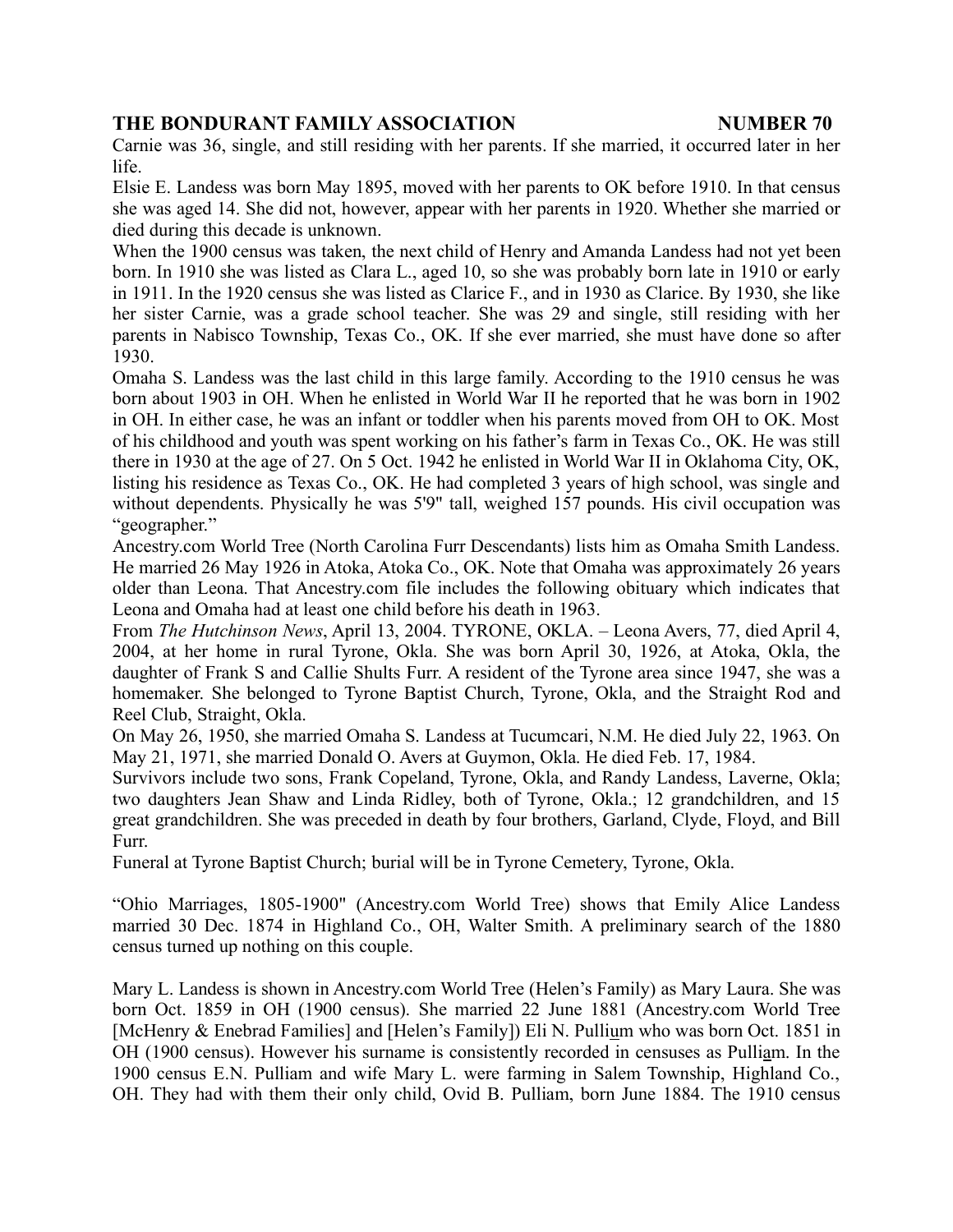shows Eli N. And Mary L. residing in the same location, but Ovid was not with them.

This record also presents some new information. First, Eli reported that he had been married twice. Apparently he had another wife before he married Mary. Second, Mary reported that she had had two children but only one was living. Since she reported only one birth in 1900, she must have borne another child between 1900 and 1910, who died at birth or very young, assuming the census information is accurate.

In 1920 the head of household was listed as E. Nathan Pulliam; his full name apparently was Eli Nathan Pulliam. He and his wife were still farming in Salem township. With them was their son Ovid B. Pulliam who was a widower with 12 year old daughter Helen, who was born in OH. Apparently Eli died between 1920-1930, leaving Mary with the farm. She was there as a widow in 1930, age 70, but listed herself as a livestock farmer. With her was granddaughter Helen C., 22. Ovid B. Pulliam does not seem to appear in this census, so he, too, may have died between 1920 and 1930. Nothing specific has come to light about Mary L. Landess Pulliam's death or burial, but it is likely that she completed her life in Salem Township and was buried in that vicinity.

Ancestry.com World Tree (Helen's Family) shows Oved Blaine Pullium [sic] married 21 Sept. 1904, Highland Co., OH, Reigh Chaney, born 4 Sept. 1886. The file also reports that they had one child Helen Chaney Pulliam, born 21 Sept. 1908. The file does not show this, but apparently Reigh Chaney Pulliam died shortly after her child was born, sometime between Sept. 1903 and early 1910 when Ovid reported he was a widower in the census. Furthermore, Ovid apparently died between 1910 and 1920, leaving his daughter Helen in the care of his mother. Thus, Helen Chaney Pulliam was primarily raised by her grandmother Mary L. Landess Pulliam.

Amanda J. Landess was born oct. 1861 in OH (1900 census). All indications are that she was reared on her father's farm in Highland Co., OH. When she married her life changed dramatically. Ancestry.com World Tree (McHenry & Enebrad Families) shows that Amanda J. Landess married 3 Jan. 1886 in Highland Co., OH, Thomas W. DeHass. Ancestry.com World Tree (Helen's Family) shows basically the same information, but added that Amanda was known as Jennie although she is never listed as such in the censuses. Neither of these files reveal much else except that Thomas and Amanda had a daughter named Ruth.

Census records tell much more of a story. Apparently Thomas and Amanda resided for a few years in OH after they married, but by 1896 they had moved to IN. They settled in Marion Co. and were residing in what was then the center of Indianapolis, IN, in 1900. Thomas W. DeHass was a doctor, born Jan. 1857 in OH. In addition to his wife, the household included two children – Ruth E., born Nov. 1888 OH, and Mark, born Nov. 1896 IN. Thomas continued to practice medicine in Indianapolis for at least 30 years.

Sometime between 1910 and 1919 Amanda J. Landess DeHass died. Her age at death would have been somewhere between 48 and 57. Surprisingly she was not buried in Crown Hill Cemetery, which would have been the usual choice of Indianapolis residents at that time. Thus far her burial place has not been located.

Thomas W. DeHass married his second wife, Alice B. Clarke, 15 May 1919 in Marion Co., IN. She appears with him in the 1920 census as being aged 43, born IN. Whether Clarke was her maiden name or a surname from a previous marriage is unknown. Although Alice was alive and well in July 1924 (article in *The Indianapolis Star* shows that she and her husband entertained a visitor from out of town), by 1930 she was apparently deceased for she was not listed with Thomas, and he was identified as a widower. The 1930 census shows that Dr. DeHass was still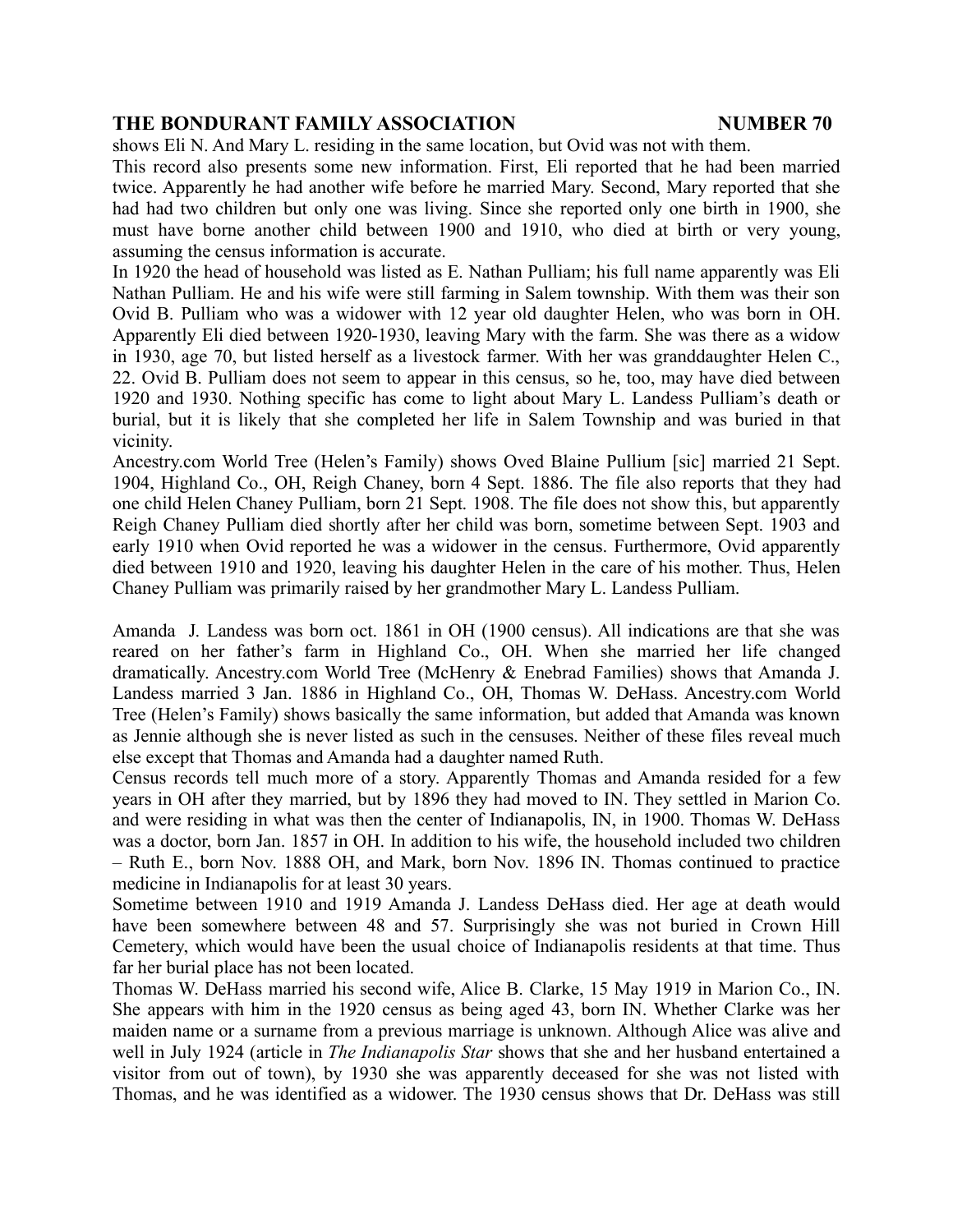maintaining his office as a doctor, so it is likely that he was a general practitioner or a family physician. At that time he was 73. His date of death and place of burial have not yet been located. As for the two children of Dr. Thomas W. DeHass and Amanda J. Landess, Ruth E. DeHass was born 25 Nov. 1888 in OH (Ancestry.com World Tree [Helen's Family]), but she had moved when young to Indianapolis where she grew up. At the age of 20 she married 21 Oct. 1918 in Marion Co., IN, Robert R. Bunch. The couple was living in the  $4<sup>th</sup>$  Ward of the city of Indianapolis in the 1910 census. Whether she and Robert Bunch divorced, or he died has not yet been researched. However, Marion Co., IN, marriage records show that on 19 Feb. 1913 Ruth DeHass married Lloyd G. Balfour. She did not appear with Balfour in the 1920 census. Ancestry.com World Tree (untitled file) shows that Ruth died in 1919. Lloyd G. Balfour did appear in the 1920 census of Attleboro, Bristol Co., MA, where he was listed as 33, born OH, and a widower. He was a jewelry manufacturer.

L. Mark DeHass, the only son of Thomas W. DeHass and Amanda J. Landress, was born Nov. 1896 in IN (1900 census). He was residing with his father and stepmother in Indianapolis in 1920 at the age of 23. At that time he was listed as a college student. About 1926 he married Margaret (surname unknown) who was born in IN about 1904. About 1928 Mark and Margaret had a son named Thomas DeHass. All three were living with Mark's widowed father, Dr. Thomas W. DeHass in Indianapolis in 1930. Mark was a salesman for a metallic door company. This was the first marriage for both Mark and Margaret. "Florida Death Index, 1936-1998" (Ancestry.com database) shows that Landess Mark Dehass [sic] born 4 Nov. 1896, died in Dade Co., FL, 19 Sept. 1874 at the age of 77.

Rutha Landess was born 8 Sept. 1868 in Highland Co., OH (Ancestry.com World Tree [McHenry & Enebrad Families]). This file also shows that she married Robert L. Sanderson who was born about 1865. Ruth [sic] reportedly died 15 Feb. 1904. Given their birth dates and her death date, this couple should appear only in the 1900 census. However, they do not seem to appear anywhere in that census.

### **JOSEPH A. BONDURANT – WHERE IS HIS GRAVE?**

Mr. Wayne E. Bailie went looking in IL some years ago for the graves of Joseph A. and wife Martha Tharp Bondurant. "We stopped at Mechanicsburg and Deland in search of their graves. We found the grave of Martha in the Deland Cemetery, but searched the Mechanicsburg Cemetery and could not find the grave of Joseph A. Bondurant. I would like to know if anyone knows of the location of the grave of Joseph A. Bondurant."

### **JOHN PETER BONDURANT AND MARTHA (PATSY) WALTON MOSBY**

Ruby Talley Smith found these items in the Cumberland Co., VA, Court Order Book, all pertaining to John Peter Bondurant who moved from VA to KY where he died.

Page 49, Nov. 7, 1772. The Church Wardens of Southam Parish bound Jane Anderson, Jeffrey Anderson, and Fan Anderson, mulatto children of Sarah Anderson, to John Peter Bondurant.

Page 354, Aug. 24, 1773. [Plaintiffs] John Peter Bondurant and wife Martha Bondurant, Daniel L. Hylton, assignee of Robert Griffith who intermarried with Ann Perkins vs. John Harris [defendant]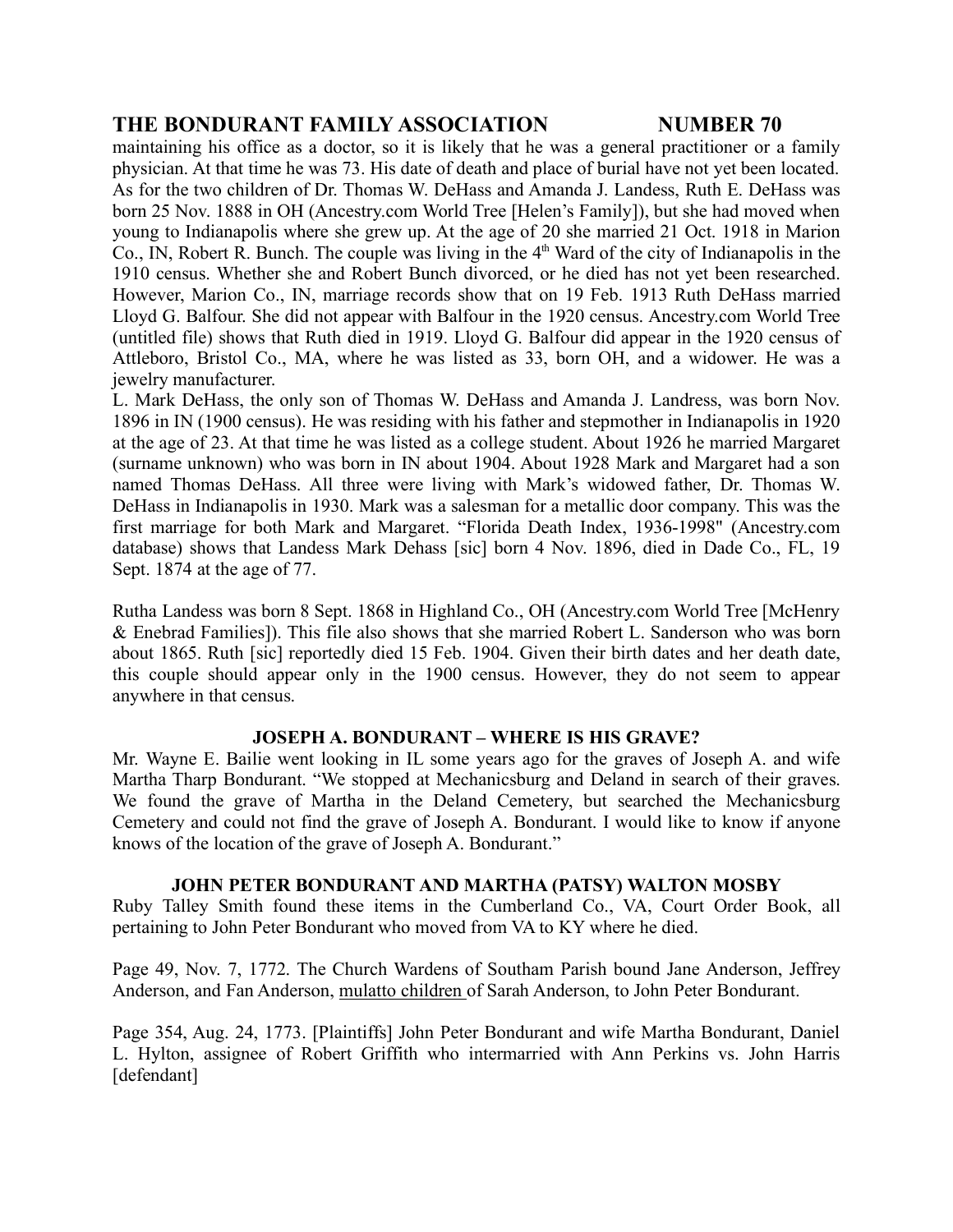Page 526, May 23, 1784. John Peter Bondurant and wife Martha Bondurant vs. William Daniel and Henry Cox.

**EDITOR'S NOTE**: Under Virginia's laws, the color of the MOTHER and her status as a free woman determined whether her children would be free or slaves. My assumption is that Sarah Anderson was white, and a free woman, otherwise her color would have been mentioned in the binding out of her children by the church wardens. This would make her three children FREE BLACKS, and not slaves (although mulattos).

Sharon Kingen found a suit in Powhatan Co., VA, in 1780 requiring John Peter to return Mrs. Anderson's son, from KY, where she alleged his term of service had been sold to another person. This makes us wonder if she was accusing John Peter of selling her son in KY as a slave. Having not seen any case papers from her suit, if they exist, the question is unanswered.

### **HOWARD S. BONDURANT**

Ruby Talley Smith found this obituary in *THE FARMVILLE, VA, HERALD*, July 10, 1990. **Graveside Service Held Sunday for H.S. Bondurant**. Howard S. Bondurant, 80, formerly of Farmville, died Friday July 6, 1990, in a Keysville nursing home. He was born April 28, 1910 in Prince Edward Co. [VA], a son of the late Elmo Alonza and Lydia Hixon Bondurant. Mr. Bondurant was a retired farmer and a member of the Cumberland Presbyterian Church. He is survived by a sister Mary Hixon Bondurant Pendleton of Landover Hills, MD. A graveside funeral service was held in Cumberland Presbyterian Church Cemetery.

**EDITOR'S NOTE**: This is Howard Bondurant's ancestry as far as we know it:

Lydia [or Sylvia] Hixon (1998-1978) and Elmo Alonza Bondurant, born May 28, 1880, Prince Edward Co., VA, died 1961 Cumberland Co., VA, were Howard's parents.

Grandparents was Clifford Alonzo Bondurant, born Feb. 15, 1845, died before 1900, probably in Farmville, Prince Edward Co., VA, and Mary Page (Mollie) McCraw, born about 1845.

Clifford A. was the son of Jerome Welllington Bondurant, born June 30, 1815, Buckingham Co., VA, and died about 1879, and Sarah Malloy Garrett (abt. 1823-1881).

Jerome W. was the son of James Agee Bondurant, born Sept. 21, 1779, Buckingham Co., VA, died June 7, 1846 in Prince Edward Co., VA. His wife was Sarah Josephine (Sally) Watson ( 1791-1882).

James Agee was the son of Rev. Thomas Bondurant and Rhoda Agee, grandson of John Bondurant, Sr., and Mrs. Sarah Rachel Taylor Moseley, and great grandson of Jean-Pierre and Ann.

# *THE STORY OF THE HISTORY OF MY COMMUNITY* [**Bondurant, Iowa**]

*This article, contributed by Wayne E. Bailie, was written in 1924 by his uncle Edwin J. Bailie, great grandson of Alexander C. Bondurant, while Edwin was a high school student at Bondurant High School*.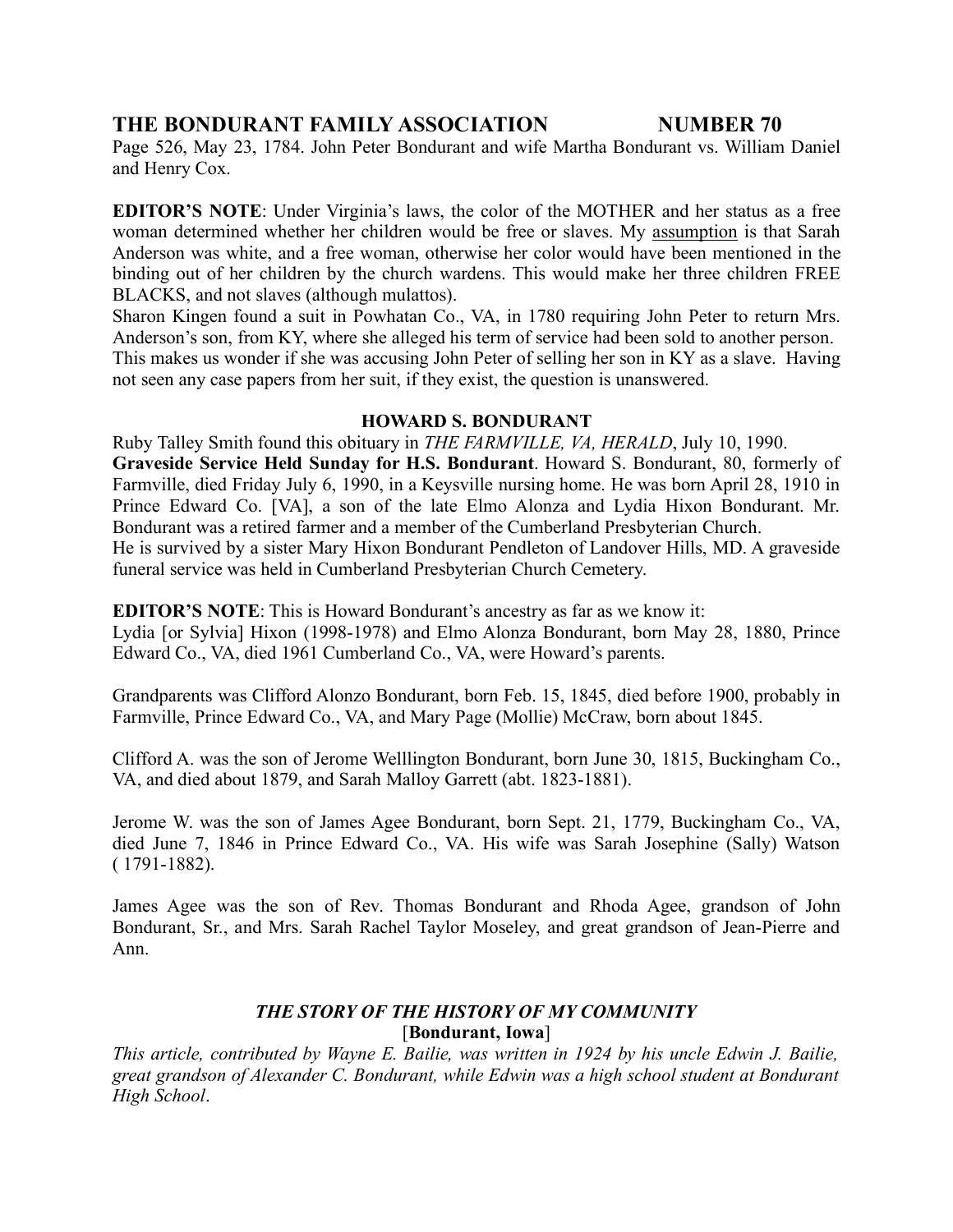The first scene in the history drama of Bondurant [IA] began in the year 1857 when Mr. A.C. Bondurant, the honored founder of the town left his home in Sangamon Co., IL. He was 28 years old when he joined the westward movement to our state, a straight, tall, broad-shouldered, typical pioneer with sufficient independence to dare this journey alone. He had one great ambition in his heart – that of founding a town. How his ambition was realized is narrated in the following events. Since there were no railroads nearer than Iowa City in those days, Mr. Bondurant came by rail to that city and there bought a horse which he rode westward to the present site of Bondurant.

Here the appearance of the land appealed to him, thus he made arrangements to buy from the government the first 160 acres of land which has since been known as the Bondurant Homestead. He added to this year-by-year until he had about 3,000 acres of valuable prairie land at the time of his death, Sept. 17, 1899.

When Mr. Bondurant arrived on Section 31, the farm which he bought was nothing but grass and ponds. In fact, the ponds were so numerous that the people living near soon called it "Bondurant's frog ponds." Most of the other settlers had built cabins nearer the timber, but Mr. Bondurant was not willing to give up his farm. He built a little house, the lumber of which was cut from a nearby grove and taken to the mill for sawing.

His earliest project was in raising cattle, which brought him sufficient income to enable him to meet the next problem of breaking the tillable soil. His closest market was Fort Des Moines, which was not only a selling point but buying point for his provisions.

The distance between neighbors was great at that time, making the frequent visits of the Indians to the homes of settlers more dreaded and the attacks of the wolves doubly fearful. However, the few homesteads near at hand were appreciated. The owner of one of these was Eli Tuillinger who had settled three miles east of the present site of Bondurant in 1846. The timber there still bears his name. Many of the social gatherings were held there in the early days.

Another man, Michael Lavish, had settled further north in 1846. That part of the community also bears the name of this early settler, being called Lavish Grove.

I.M.T. Cory built his home on the north side of Mr. Bondurant's farm, and a flourishing little settlement built up around him. This community, as the other two, took the name of the leading settler, and has always been known as Cory Grove.

On the west, over along Four Mile Creek, there were several early settlers, among whom were Daniel Justice and C. Brazelton. On the south was a settler by the name of Bennie Woodrow, who had settled on Mud Creek in the year 1854. It was then known as Beaver Township, but was later divided and the forty owned by Mr. Woodrow is now what is known as Clay Township.

A fine old man, a great friend of everyone, lived on the southeast. He was Thomas Mitchel, or more familiarly known as "Uncle Tom."The town of Mitchelville was later named in honor of him.

One of the early settlers who came here about the same time as Mr. Bondurant was Hugh Conough. He had been given a deed to 80 acres of land lying about 20 miles north of Bondurant's homestead. This land was so wet that Mr. Conough decided it was not worth farming, thus he went further south for a time. After the community began to be settled more, he returned and hauled his lumber from Kaoku to build his house.

Altoona, the nearest town, 3 miles south, was laid out in 1866, and became the trading point for settlers here. One amusing story of a trip from Altoona is still told by Mrs. Thomas Anderson, an old resident of Bondurant. On coming home from Altoona one evening in a buggy drawn by a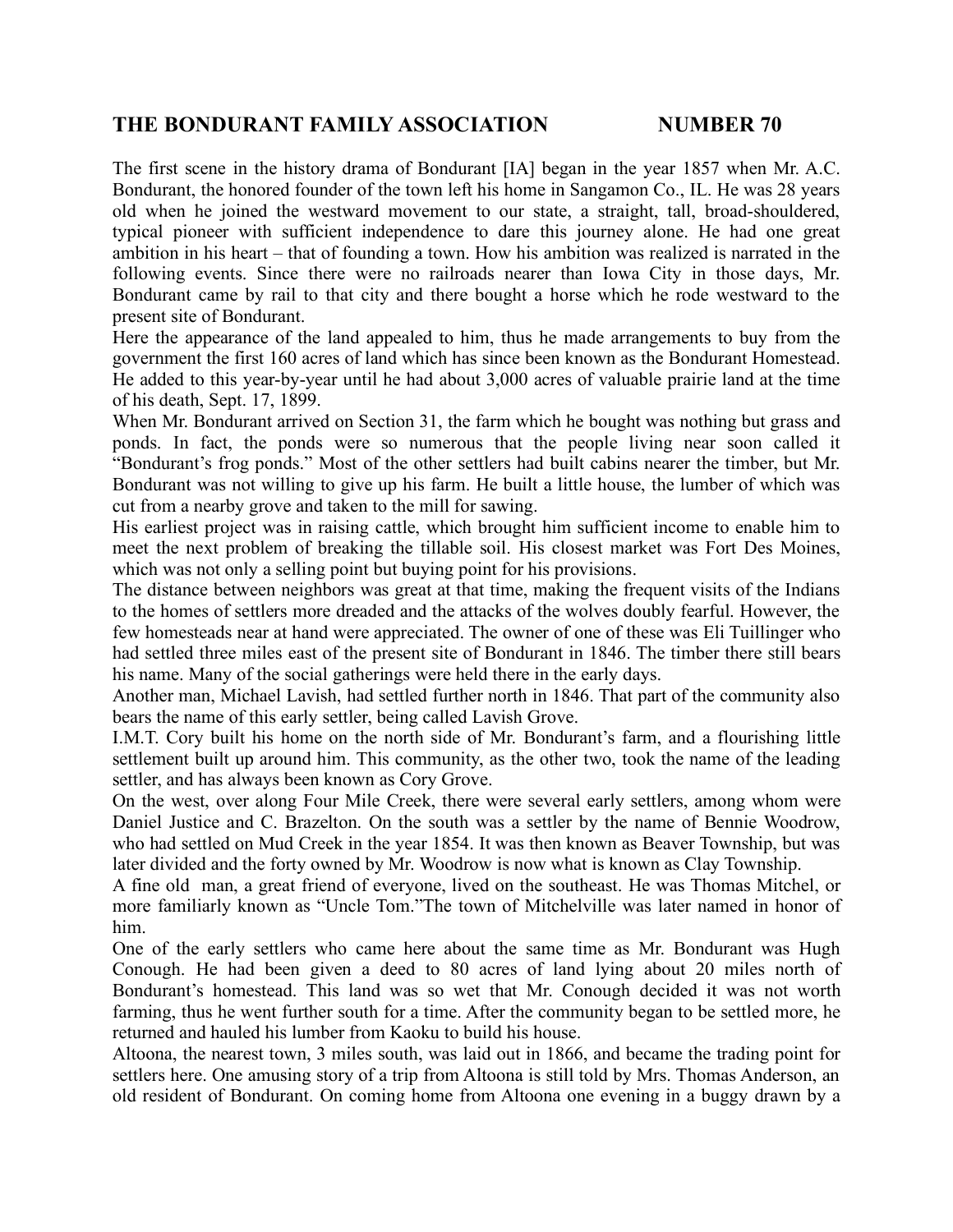team of mules, she and Mr. Anderson were compelled to alight from their vehicle because one mule lay down and refused to ford Mud Creek at the common crossing point. Their urging was of no avail and Mr. And Mrs. Anderson failed to see the humor of the situation when they had to walk three miles in the mud to their house, leading the willing "Jack" who carried the provisions tied upon his back.

In the meantime other neighbors were settling near Mr. Bondurant. Among them were William Biddle, Fred Stoll, Mr. Monarch, and B.F. Frunty.

A need of a school came with the growth of the community, and Mr. Bondurant met this need by allowing school to be held in his home. There were 6 pupils whom Miss Sarah Sweeny taught. The pupils were Belle, Jane and Nan Monarch, Emma Bondurant, and Anna Brooks, a sister of Mrs. Bondurant. There was also one boy.

For 5 years the school was held during the winter months, for 2 years in Mr. Bondurant's home, and the 3 following years in a log cabin on the farm now owned by James Stouten. The warmth of the spring and summer permitted the children to attend school at an old log school house down on Mud Creek, close to Mr.Woodrow's farm. Church was also held in this cabin until the Keokuk, Des Moines Railroad went through Altoona and then church was held in the Altoona Depot.

The railroad which was built through this part of the country in 1883 added to the growth. The road was called at that time the "Wisconsin, Iowa, and Nebraska Railway," but finally it became the "Chicago Great Western." Mr. Bondurant gave the right of way for 2 miles of track and territory for the yards. In the settlement for this favor and in honor of Mr. Bondurant, the railway company gave the station his name, although there had been some thought of calling it "Florenceville" for a daughter of Mr. Bondurant who was much admired in the community.

The laying out of the town brought more people. A store was built which was a two-story frame building. The main floor was used for store purposes, but unlike most stores, the upper floor was used for school, church, and lodge meetings. This building is still in use and is occupied at present by the Bondurant Hardware Company.

The first dwelling in the town itself was moved in from old Elkhart and remodeled by a man named Keneedy [sic].

Every town must have its village blacksmith. Bondurant's first smith was known as Mr. Rooks and a wagon maker named Boyd was a valuable member of the community. The first grain dealer was H.P. Brown. The company which he represented bought and sold grain. Later a firm by the name of Bowen and Reger [sic] bought for several years; then S.E. Squires and Son; and at the present time Clarke Brown is the dealer. He had two prosperous elevators. No Iowa town is complete without shade trees. Once more Mr. Bondurant saw the need and supplied it by planting trees along all the streets, as he had around his own home.

In 1888 an Old Settlers' Picnic was held in the Bondurant Grove. The settlers, staunch admirers of "Uncle Tom" Mitchell, erected a log cabin in the grove in his honor and placed a sign across the front, bearing the name "Mitchell's Tavern." An old well sweep was placed on the grounds and many other reminders of early days were present. The crowd is said to have exceeded all other gatherings in the history of the town.

By this time the population of the town had increased decidedly. The Bondurant Church of Christ had been built and dedicated. Mr. Bondurant had given a plot of land east of town as a cemetery. The first person to be buried there was the son of Thomas Anderson. In 1895 the town built a school, which consisted of two rooms; later this was enlarged to four, and still later to six.

In 1894 Mr. Bondurant again came to the front and gave the site for the Congregational Church.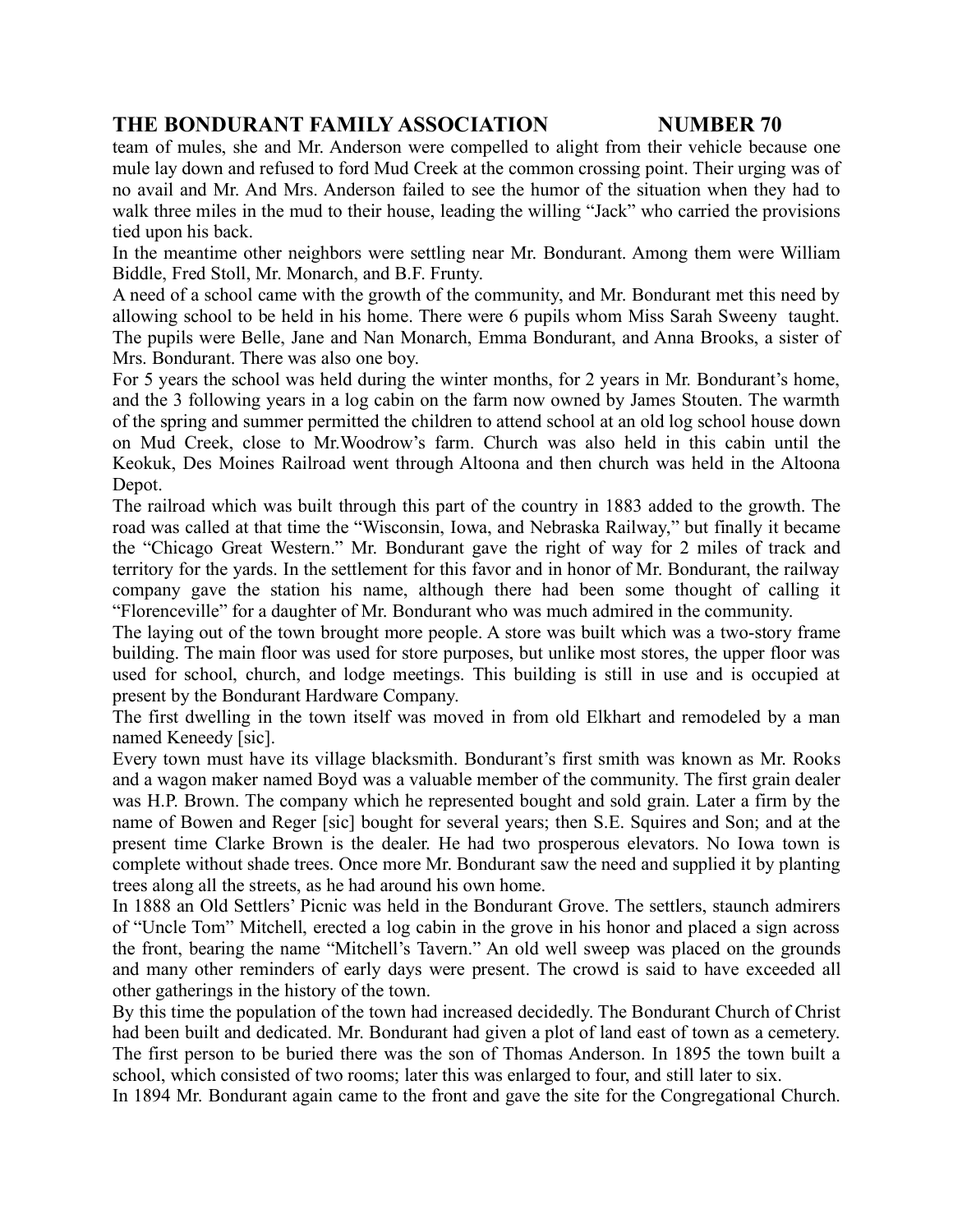The Rev. Joseph Steele who was pastor at Berwick and Linn Grove was instrumental in the establishment of this church. There were 15 charter members.

An event long to be remembered in the history of the community [of Bondurant, Iowa} came on May 24, 1896, when a terrible storm which caused much destruction of property and loss of four lives threw the town into a panic. Most of the people of the community were on their way to church when they noticed a cloud rising in the west. It was not so very large at first but the lightning was continuous and very bright. About nine o'clock there was heard a roaring sound in the west like a great train thundering down a mountain. This lasted about 30 minutes and when the cloud had passed over, and could be viewed from the east, it was a very beautiful sight, but the suffering and devastation which was left behind was not beautiful. It had covered an area of country 1/2 mile wide and 10 miles long. The first homes that were damaged to any great extent were 2 1/2 miles northwest of Bondurant. A home directly north of the town was blown to pieces. The storm seemed to do most all of its damage two miles east of town. The home of Robert Bailie was completely destroyed. Four of the family were killed and four injured. The dead included the mother, a daughter, a son, and a neighbor. The cows, hoses, hogs, and chickens were all killed. One old hen was found next day without a feather on her body. The trees were stripped of their limbs and bark, and nothing but bare stumps were left standing.

The living and the dead were plastered with mud that could hardly be washed off. The injured were taken to a neighbor's home and medical aid summoned. The storm went on its journey for several miles. In the vicinity of Valeria, a town northeast, other serious damage was done and some lives were lost.

In 1901 the Farmers Mutual Telephone Service added comfort and convenience to the lives in the community. In 1906 the county widened Mud Creek, making an open drainage ditch which has proved a great help in carrying the surplus water, which the old ditch could not handle in the spring of the year.

A fire which destroyed the old store and restaurant building proved itself an advantage when in 1906 the Bank company purchased the site and erected a two-story brick building, part of which is used by the Bondurant State Bank. The upper floor is the lodge room and Opera House.

Since 1915 the Interurban, running through Altoona, has supplied the town and surrounding community with electricity for lights.

One object of pride in the community is its Consolidated School. Three elections were necessary before the boosters for consolidation realized their dream of a consolidated school. While the new building was being erected in 1919, the old building, not being large enough to accommodate the pupils, three of the rural school houses were moved in and used until 1921 when the new building was completed. There are seven motor busses that bring the rural children in every morning and come after them at night.

The year 1922 saw the formation of a Farmers' Shipping Association to better facilitate the marketing of stock. The community feeds and ships stock to market very extensively. True to Iowa's reputation, corn flourishes here as in no other state, although wheat and oats come in for a share of the praise.

Bondurant [Iowa] is proud of a history that is centered around rugged, earnest, enterprising pioneers who were eager for the best there was to be had for this town on the rolling prairies of Iowa.

### **Captain William Dallas Bundrant, Eastern Airlines pilot,**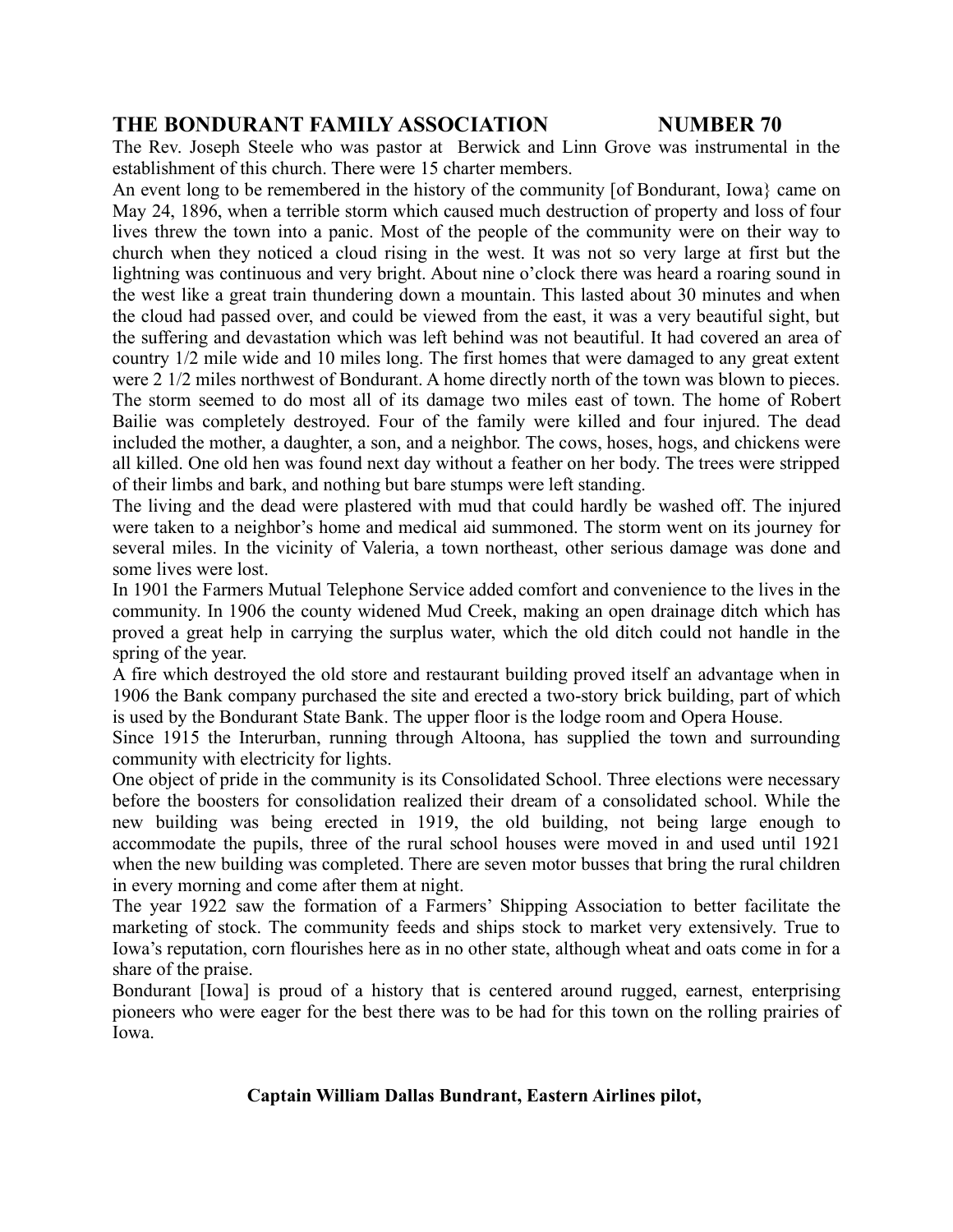### **THE BONDURANT FAMILY ASSOCIATION NUMBER 70 about 1990.**

#### **WILLIAM DALLAS BUNDRANT, Pilot of Note**

We're grateful to Sandra Rose Bundrant, 300 Brandywine Dr., Old Hickory, TN 37138-2106, for sending us a series of interesting articles about her brother. After graduating from Lawrence Co., TN, High School, William won his wings in the U.S. Air Force at Laredo AFB, TX. Over the years he piloted Eastern Airlines passengers, safely bringing down a Boeing 747 in a "pancake landing" when the landing gear failed to deploy. "Bundrant Earns Hero's Wings" reported a newspaper after this spectacular landing. William flew the Senator Bob Dole's plane during his Presidential campaign. Who can blame Sandra Rose for being justifiably proud of her brother's accomplishments!

Sandra Rose also sent a copy of a photograph taken in the late 1800s of great grandmother Julia Ann Gilley Bundrant, with her youngest son Franklin Jackson Bundrant. "My father was about 6 years old when his father William Dallas Bundrant died about age 60 years, and my father was 45 years old when I was born, so there is quite an age span between our generations.

My father, grandfather and great grandfather all had the same hands. My brother can build, fix, or install almost anything. My father was the same way, only he never flew a plane or built one" as did her brother William..

At right: **Franklin Jackson Bundrant with his mother Julia Ann Gilley Bundrant, widow of William Bundrant, a veteran of the Mexican War**.

#### **MOSELEY FAMILY BIBLE**

Published in *Family Bible Records*, Vol., 2, by Steven A. Birchfield, page 78, found at the Kentucky Historical Society Library, Frankfort, KY.

William Bondurant Moseley (1805-1869) of "Fairview" in Keene, Jessamine Co., KY, was the son of Col. John Moseley (1766-1847) and his first wife Elizabeth Ann Bondurant (Betsy) Maxey (born 1776 VA, died 1812 KY. These notes of W.B. Moseley were submitted by Mrs. Marion Woods Mahin, Keene, KY. These were copies of two handwritten notes.

"Our Grandfather's family consists of the following, after himself and Grandmother. Thomas Moseley, my father, born  $7<sup>th</sup>$  Jan. 1759, Arthur  $7<sup>th</sup>$  Nov. 1760, Esthur [sic] 26 June 1762, Sarah, 26<sup>th</sup> July 1765, died 1795. John, 7<sup>th</sup> Jan. 1766, Robert, 23<sup>rd</sup> Jan. 1768, Magdaline V., 12<sup>th</sup> July 1770, Judith, 17<sup>th</sup> May 1772, Jane 17<sup>th</sup> May 1772 [twins], William, 14<sup>th</sup> May 1774, Peter, 9<sup>th</sup> Oct. 1776, Dan'l, 1<sup>st</sup> Sept. 1778, Martha 26<sup>th</sup> Feb. 1781, Elisabeth, 2<sup>nd</sup> Aug. 1783. Their father and mother's ages are as follows: Robert Moseley born 14<sup>th</sup> Feb. 1732, Died 30<sup>th</sup> Jan. 1804 Magdaline Moseley, his wife, born 31<sup>st</sup> Aug. 1740, died 4<sup>th</sup> March 1826. This is a copy of Granderson's record. [signed] L.P. Moseley"

"My farther's mother's mother my great grandmother Guerrant's maiden name was Trabue. She married a Mr. Guerrant and had 3 sons and perhaps 4 daughters who married Robt. Moseley, my grandfarther, George Smith, \_\_ Dupuy, and Bryant, perhaps Jno. Bryant. After the death of my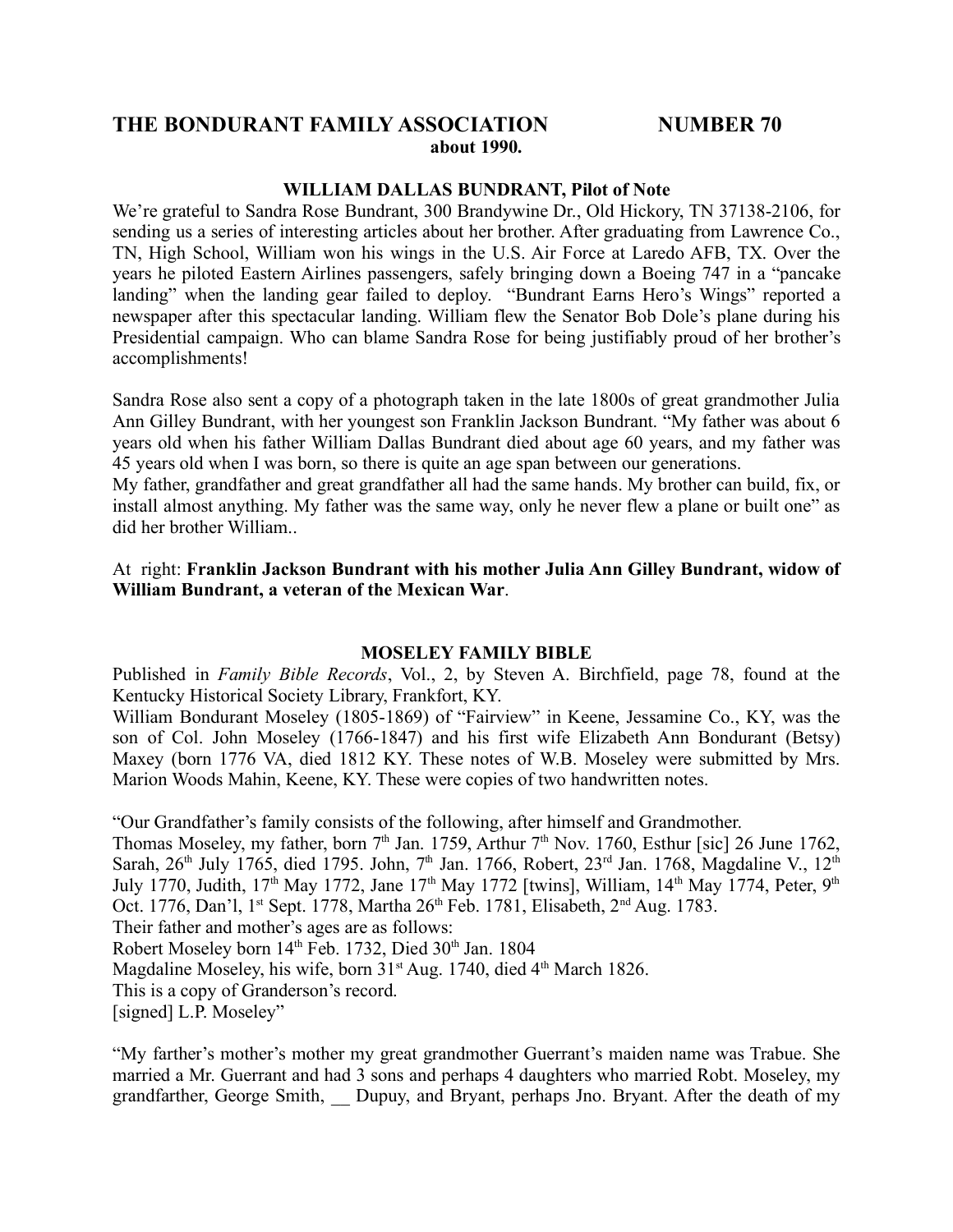great grandfarther Guerrant, his wife married a Mr. Thomas Smith, farther to stepmother's farther, and the George Smith who married my grandmother Moseley's sister.

Next was a copy of a family record of Robert Moseley (1732-1804) and his wife Magdaline Guerrant (1740-1826), which had been compiled by the late Robert Brainard Moseley (1880- 1950). R.B. Moseley's genealogical research were donated by his widow to the Virginia Historical Society, Richmond, VA.

Thomas Moseley (1759-1835) of Powhatan Co., VA, and Montgomery Co., KY, was the father of Daniel Perrow Moseley (1783-1862), the great grandfather of Robert Brainard Moseley.

Daniel P. Moseley sent a record of the family in 1851 to Mrs. Frances Smith Moseley (1789- 1859), second wife and widow of his uncle John Moseley (1766-1847) of "Pleasant Hill", Keene, KY. Part of this information had been sent to Daniel by his first cousin Grandison Moseley, son of William Moseley (1774-ca. 185?) of Buckingham Co., VA.

This data was complied in 1909 in an unpublished manuscript as "The Moseley Family Record" by Robert Ephraim Moseley (1867-1913), "Locust Place," Keene, KY. R.E. said the data was received by "Aunt John Ann (Moseley) Hersperger (1827-1905) many, many years ago from Cousin Thomas Lee Bondurant of Virginia."

**EDITOR'S NOTE**: Who is this Thomas Lee Bondurant of Virginia? We have two possibilities in the data base.

**THOMAS LEE BONDURANT** (1808 VA -1844 Jefferson, IN) is probably not the one since he lived in IN during his adulthood.

**THOMAS LEE BONDURANT** (1834-1916, Buckingham Co., VA) was buried at the family cemetery near "Variety Shade", Buckingham Co., VA. He was the son of Thomas Moseley Bondurant (1797-1862) and Marcia Louise Moseley (1799-1879), both lifelong residents of Buckingham Co., and buried at Variety Shade, which Thomas had built.

Thomas Moseley Bondurant was the son of William Thomas Bondurant (1769-1803) and Judith Ann Moseley (1772-1855), both of Buckingham Co., and grandson of Dr. Joseph Bondurant (Jean Pierre's son) and Agnes Radford.

With these known Moseley connections it seems likely that Mrs. John Ann Moseley Hersperger's data came from the man who lived at "Variety Shade."

Here is what we have in the database to add to these Moseley notes.

Magdalene Trabue married **Peter Guerrant**. *We have no parents, further dates or data*.

Their daughter Mary Magdalene Guerrant, born Aug. 31, 1740, died March 4, 1826 at Willow Lake, and was married Sept. 23, 1756 in Cumberland Co., VA to **Robert Peter Moseley** born Feb. 14, 1732, Summerville, Henrico Co., VA, died Jan. 30, 1804, Willow Lake, Buckingham Co., VA. Their children were:

Thomas Smith Moseley, Sr., born Jan. 7, 1759

Arthur Moseley born Nov. 9, 1760

Esther Moseley born June 26, 1763

John James Trabue Moseley born Jan. 7, 1766

Robert M. Moseley born Jan. 23, 1768

Magdalene Veril Moseley born July 12, 1770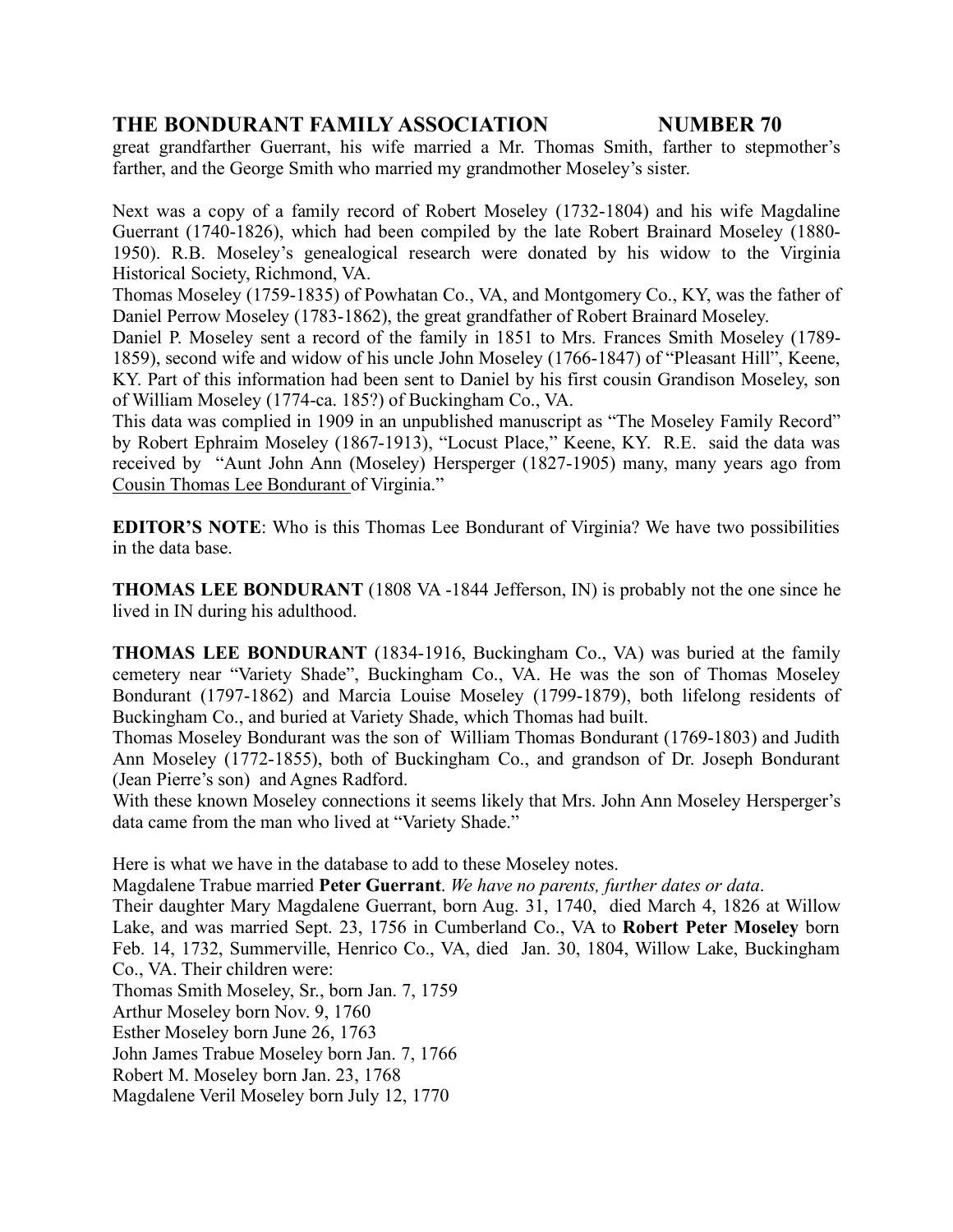Jane M. Moseley born May 17, 1772 Judith Ann Moseley born 1772 [twins] William Francis Moseley born May 10, 1774 Peter Guerrant Moseley, Sr., born Oct. 9, 1776 Martha (Patsy) Moseley Daniel Moseley Elizabeth Moseley born Aug. 2, 1783.

**Thomas Smith Moseley**, Sr. born Jan. 7, 1759, Buckingham Co., VA, died Aug. 21, 1835 in Montgomery Co., KY, and married May 29, 1782 [another] Magdalene Guerrant, born Aug. 10, 1762 VA, died July 1833 in Montgomery Co., KY.

The only child we know is Magdalene Cecilia Ann Moseley born March 8, 1790. She married Edward Maxey Sallee (1776-1851 MO) and had Martha, John Perrow and Thomas Moseley Sallee.

**William Francis Moseley** was born May 10, 1774 in Powhatan Co., VA, and died Jan. 11, 1852. He married Mary Nancy Sanders or Saunders, March 22, 1792 [location not known]. She died Feb. 14, 1861 in Buckingham Co., VA. William Francis was the son of Robert Peter Moseley and Mary Magdalene Guerrant.

**Rev. George Edward Maxey** (abt. 1747 VA - 1782 Powhatan Co., VA) and **Mary Agnes Bondurant** (abt. 1754 Cumberland Co., VA - 1822, Woodford Co., KY) were parents of Elizabeth Ann Bondurant (Betsy) Maxey (April 1776 Cumberland Co., VA - died abt. 1811 Jessamine Co., KY, who was the first wife of John James Trabue Moseley (1766-1847). His second wife was Frances Smith born Sept. 27 1789, died April 5, 1859 in Fairview, Jessamine Co., KY, where they had married Oct. 16, 1812. No known children by second marriage.

You will notice that more recent generations are mentioned in the Moseley papers cited, which we have no information on. Since our database is focused on Bondurants, their Bondurant ancestors and spouses, and children, it is not surprising that we have no links to many collateral lines. We also have nothing on John Ann Moseley (1827-1905) or Mr. Hersperger, her husband.

### **MOSBY CONNECTIONS**

Ruby Talley Smith has given us information on the ancestry of the children of Martha (Patty) Walton, who became the wife of John Peter Bondurant of VA and KY (where she died). They were parents of two sons, George, and William, both of whom left descendants**.**

This branch of the Mosby or Moseby family descend from JOHN WOODSON and his wife Sarah, who arrived in VA in 1719, settling at Flowerdew Hundred. John died in a later Indian massacre in 1644, and his widow Sarah married 2<sup>nd</sup> Mr. Dunwell, and 3<sup>rd</sup> Mr. Johnson. Her will was recorded in 1661. This lineage is detailed in *ADVENTURERS OF PURSE AND PERSON* through the first five generations, showing that John Peter and Patty's descendants are eligible for membership in the "Order of First Families of Virginia, 1607-1624/5."

**John** and **Sarah** Woodson's children were born in VA: John, Robert, and Deborah.

John, Jr. (born about 1632 died in fall of 1684, leaving a will). His children: John III, Robert (who apparently died without issue).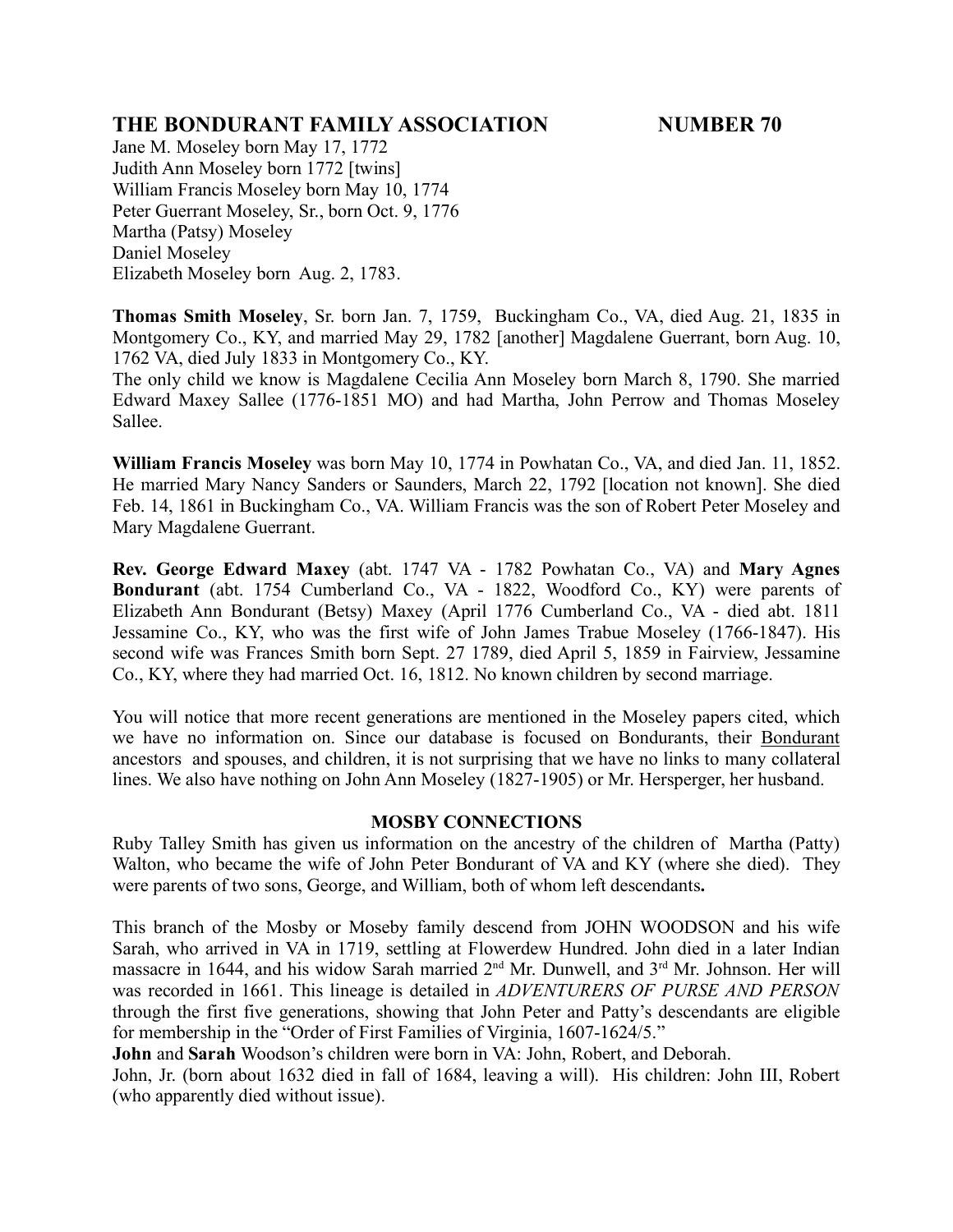**Robert**, son of John I, was born about 1635 and died after Oct. 1707. He married Elizabeth Ferris, and had: John, **Sarah**, Elizabeth, Judith, Mary, Robert, Jr., Richard, Joseph, and Benjamin.

Sarah Woodson, daughter of Robert I, and granddaughter of John I, married about 1688 EDWARD MOSEBY [sic], a Quaker at the time, who was "disowned 5 Sept. 1724." Sarah Woodson Moseby apparently died before 1718, for Edward married Mrs. Mary Watkins, widow of Henry Watkins, but had no children by her. The Moseby-Woodson children were:

John married Martha Womack

Robert married Mrs. Agnes Watson

Agnes married John Binford

**Hezekiah Mosby** (ca. 1695 - ca. 1787) married by 1735 Elizabeth (born ca. 1697), daughter of Nicholas Cox

Jacob married Susanna, daughter of Nicholas Cox

Joseph married Sabrina ?.

Richard married Hannah ?.

Benjamin married Mary Poindexter.

The foregoing from *ADVENTURERS OF PURSE AND PERSON*, 3rd edition.

Hezekiah Mosby and Elizabeth Cox had three known children:

Agnes born ca. 1736, married Samuel Rice

Edward (ca. 1738- before 1769)

**Susanna** Mosby, born ca. 1744, married Col. ? Lipscomb, and had one child, Nancy (1785 - 1836 Kanawha Co., now WV) who married Joseph B. Agee, son of James Agee, Sr. and **Mary Elizabeth (Marie) Ford** (Jean Pierre's descendant).

Edward Mosby (ca. 1738 - before 1769 Cumberland Co., VA) married **Martha (Patty) Walton** (ca. 1738 - 1794 KY), daughter of Thomas Walton and Martha Cox. After Edward's death Patty Walton Mosby married John Peter Bondurant (parentage still uncertain). Children of Patty and Edward Mosby were:

Martha (Patsy) Mosby who married  $1<sup>st</sup>$  John B. Bradley (1751 - 1806 Cumberland Co., VA), son of Isham Bradley and ? McGee. Patsy Mosby Bradley married 2nd Robert Richardson 26 Sept. 1808.

Thomas Mosby.

Elizabeth Mosby (1758-1840 Cumberland Co., VA), married John B. Carter, son of Daniel Carter and Jane ?.

Hezekiah Mosby (1760-1849 Cumberland Co., VA). No marriage or issue known.

Agnes Mosby married Thomas George Walton (1760 VA - 1825 Smith Co., TN), son of George Walton and Margaret Tabb.

# **THE BONDURANTS OF GÉNOLHAC, FRANCE \$30.00**

By Mary Bondurant Warren

Following your suggestions, along with family history and "family trees," are included photographs of the sites and documents relating to the family, maps, and even a driving tour of our most important places. With this hardbound, 172 page book, you can be your own tour guide,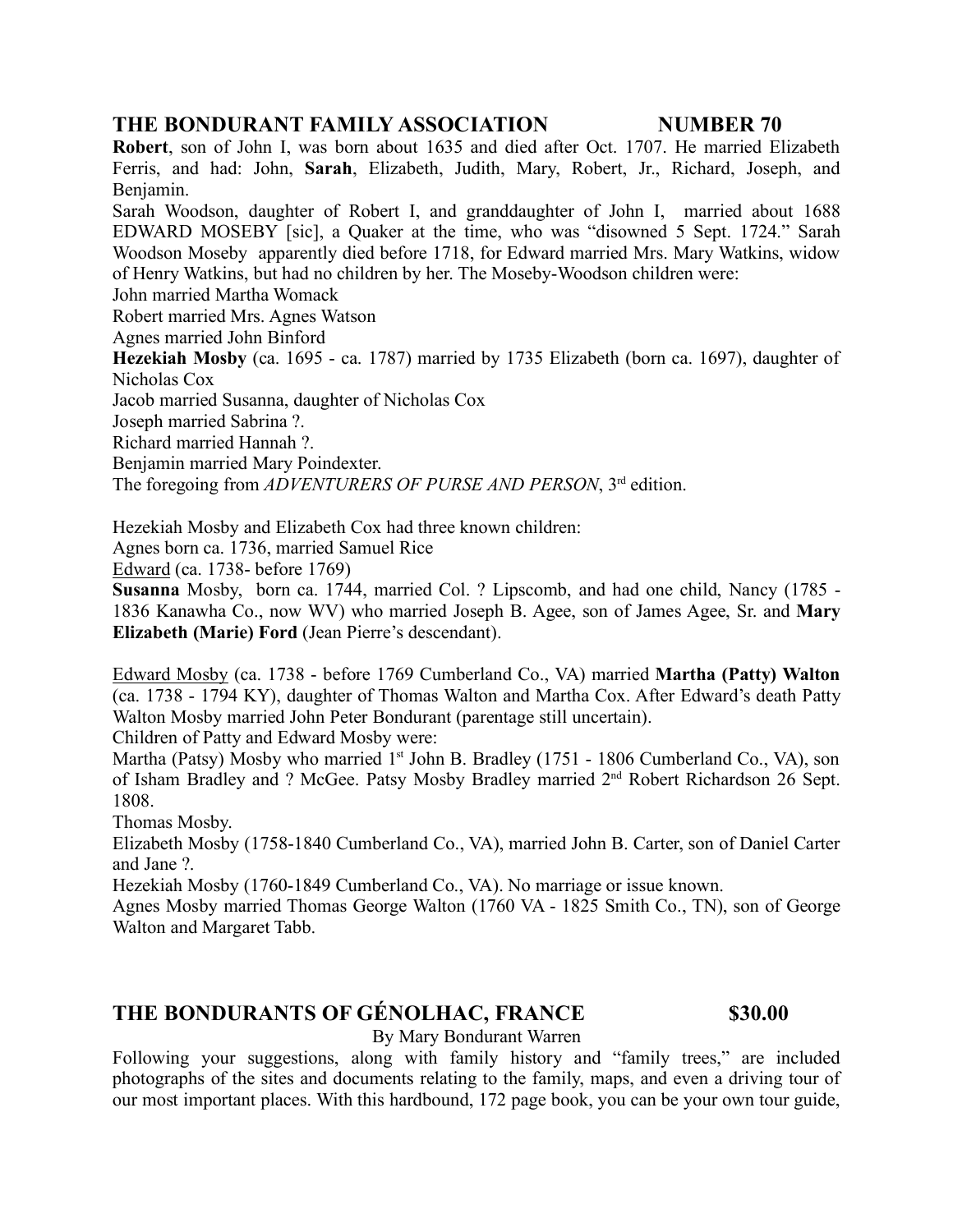and see the sights of France at your leisure. If you want to see the places you'll read about, get the two videos, **THE BONDURANT HOMECOMING,** and **THE STORIES OF OUR FOREMOTHERS.**

In "Our Ancient Ancestors" Jeff Duvall takes us back 30 generations from Jean-Pierre to Charlemagne. We learn of French, Spanish, and Neopolitan ancestors we didn't know we had, and in the process a lot of history!

#### **VIDEOTAPES**

### **THE BONDURANT HOMECOMING - 1993 \$35.00**

View the tours of family sites made by members of the Bondurant Family Association in August 1993, and the dedication of our plaque at Génolhac, France, on the home of Jean-Pierre Bondurant, Huguenot refugee.

# **THE STORIES OF OUR FOREMOTHERS - 1996 \$35.00**

Lives of our European ancestors – the Amat, Barjon, Belcastle, and Bondurant ladies, told with visits to their homes and towns, some dating back to the  $10<sup>th</sup>$  Century.

**SPECIAL OFFER:** The book, and both videos as a set **\$75.00**

Check payable to Heritage Papers. Order by mail, postpaid, from:

### **HERITAGE PAPERS, P.O. Box 7776, Athens, GA 30604-7776**

By telephone, using Visa or MasterCard, 706/549-1264. GA residents must include 7% sales tax.

# **BFA NEWSLETTERS - ON THE HONOR SYSTEM**

Have you missed BFA newsletters for which you have paid? Fill out this form (or a copy) and mail to the Editor for free issue replacement [as long as our supply lasts].

If you want to complete your set of printed BFA newsletter issues, use this form to order individual issues. Please circle the issue numbers you want.

| 1 to 5 (one issue)                                                                  |    | 6  | 7  | 8                                                   | 9  | 10 | 11 | $12*$    | 13 | 14                 | $15***$ |    |
|-------------------------------------------------------------------------------------|----|----|----|-----------------------------------------------------|----|----|----|----------|----|--------------------|---------|----|
| 16                                                                                  | 17 | 18 | 19 | 20                                                  | 21 | 22 | 23 | 24       | 25 | 26                 | 27      | 28 |
| 29                                                                                  | 30 | 31 | 32 | 33                                                  | 34 | 35 | 36 | 37       | 38 | 39                 | 40      | 41 |
| 42                                                                                  | 43 | 44 | 45 | 46                                                  | 47 | 48 | 49 | 50       | 51 | 52                 | 53      | 54 |
| 55                                                                                  | 56 | 57 | 58 | 59                                                  | 60 | 61 | 62 | 63       | 64 | 65                 | 66      | 67 |
| 68<br>69                                                                            |    |    |    | ** Issue 15 costs \$5<br>$*$ Issue 12 costs \$10.00 |    |    |    |          |    | All others \$2.50. |         |    |
| Cost of back issues ordered:<br>Issues $\omega$ \$2.50<br>* Issue 12 $\omega$ \$10. |    |    |    |                                                     |    |    |    | \$<br>\$ |    |                    |         |    |
| ** Issue 15 $(a)$ \$5                                                               |    |    |    |                                                     |    |    | \$ |          |    |                    |         |    |
| Dues for 2006 (\$20.00)                                                             |    |    |    |                                                     |    |    | \$ |          |    |                    |         |    |
| Total (check payable to the Bondurant Family Association) \$                        |    |    |    |                                                     |    |    |    |          |    |                    |         |    |